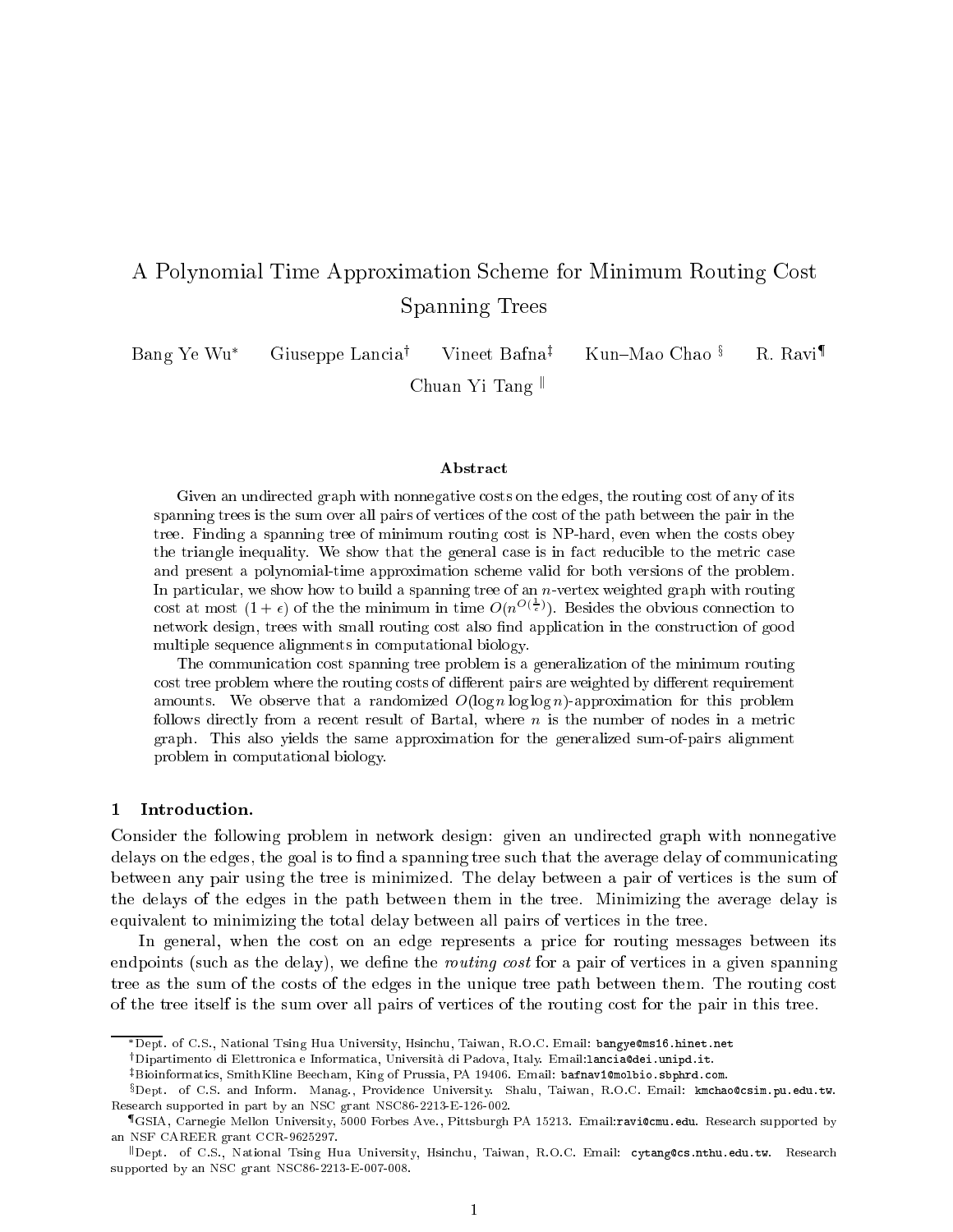Finding a spanning tree of minimum routing cost in a general weighted undirected graph is known to be NP-hard  $[11]$ . In this paper we show that finding a minimum routing cost tree in a general weighted graph  $G$  is equivalent to solving the same problem on a complete graph in which the edge weights are the shortest path lengths in G. This result implies that the minimum routing tree problem with metric inputs is also NP-hard.

Wong [22] studied the minimum routing cost tree problem and presented a 2-approximation algorithm even without the metric requirement. We give a better result for the metric case, which, by the above remark, applies to the general case as well.

THEOREM 1.1. There is a PTAS for finding the minimum routing cost tree of a weighted undirected graph. In particular, on an n-vertex graph, we can find a  $(1+\epsilon)$ -approximate solution in time  $O(n^{2|\frac{2}{\epsilon}|-2})$ .

Our result is derived by approximating a minimum routing cost tree by a restricted class of trees that we call  $k$ -stars. For any fixed size k, a k-star is a tree in which at most k vertices have degree greater than one. For a given accuracy parameter  $\epsilon,$  we consider all  $|\frac{2}{\epsilon}-1|$ -stars and output the one with the minimum routing cost. To argue the performance guarantee, we show how a minimum routing cost tree can be converted into a  $k$ -star without much degradation in its routing cost (no more than a factor of  $1+\frac{2}{k+1}$ ). We also prove that for any fixed k, the minimum k–star can be determined in polynomial time. Hence, by finding the  $\lceil\frac{2}{\epsilon}-1\rceil$ -star with the minimum routing cost, we get a  $(1 + \epsilon)$ -approximate solution.

There is an important difference between our PTAS for the routing cost tree problem and Wong's 2-approximation: while we show an approximation bound to the best tree's routing cost, Wong's proof shows that his trees have routing cost at most twice the value of the sum of pairwise distances between nodes in the input graph. This stronger connection is exploited by Gusfield [9] in an application to multiple alignments in computational biology (described later).

# 1.1 Optimum communication spanning trees.

T. C. Hu [10] formulated a general version of the routing cost spanning tree problem that he called optimum communication spanning trees. In this problem, in addition to the costs on edges, a requirement value  $r_{ij}$  is specified for every pair of vertices i, j. The communication cost between a pair in a given spanning tree is the cost of the path between them in the tree multiplied by their requirement  $r_{ij}$ . The communication cost of the tree is the sum of all the pairwise communication costs. Thus the routing cost is a special case of the communication cost when all the requirement values are one.1 In [10], Hu derives weak conditions under which the optimum routing cost tree is a star. In this paper, we demonstrate that simple generalizations of stars are indeed sufficient to guarantee any desirable accuracy in approximating optimal routing trees.

By using a recent result of Bartal [3] on approximating metrics probabilistically by tree metrics, we notice the following result.

THEOREM 1.2. There is an  $O(\log^2 n)$ -approximation algorithm for the communication spanning tree problem on an n-node metric.

Recent improvements to Bartal's original result in [4, 6] also lead to an improvement of the performance guarantee in the above theorem to  $O(\log n \log \log n)$ .

The result in the above theorem is actually stronger in the same sense as Wong [22]. Given (symmetric) requirement values  $r_{ij}$  and metric distances  $d_{ij}$  between node pairs  $i, j$ , our

 $^{\overline{1}}\overline{\mathrm{H} \mathrm{u}}$  uses the term "optimum distance spanning trees" to denote trees with minimum routing cost.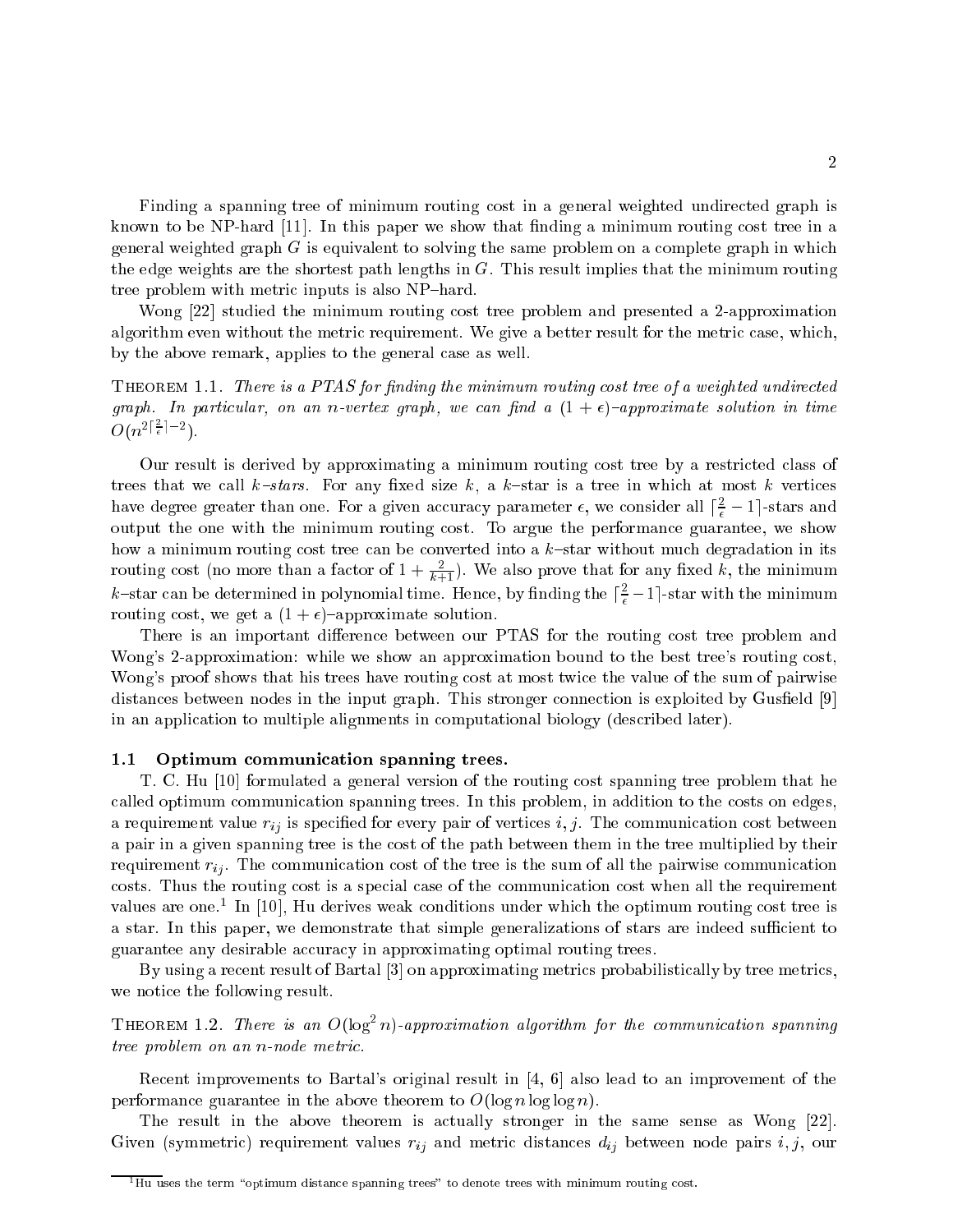approximate solution has communication cost at most  $O(\log^2 n)$  times  $\sum_{i,j} r_{ij} d_{ij}$ . As in [9], we exploit this connection in the application to computational biology.

An overview of the remainder of the paper is as follows. In  $\S2$  we describe the application of minimum routing cost trees to alignment problems in computational biology. In  $\S 3$  we give some basic definitions. In  $\S 4$ , we show how the general case of the problem can be reduced to the metric one.  $\S5$  describes how k-stars provide good approximations to the optimum routing cost trees in metrics. In  $\S6$ , we discuss a polynomial algorithm for finding minimum cost k-stars in a graph. Finally, in  $\S7$  we describe an algorithm for approximating optimum communication spanning trees.

# 2 An application to computational biology.

## 2.1 Multiple sequence alignments.

Multiple sequence alignments are important tools for highlighting patterns common to a set of genetic sequences in computational biology. A multiple alignment of a set of  $n$  strings involves inserting gaps in the strings and arranging their characters into columns with  $n$  rows, one from each string. The order of characters along a row corresponding to string  $s_i$  is the same as that in  $s_i$ , with possibly some blanks inserted. The following is an example of an alignment of three strings ATTCGAC, TTCCGTC and ATCGTC.

A T T - C G A - C - T T C C G - T C A - T - C G - T C

The intent of identifying common patterns is represented by attempting as much as possible to place the same character in every column.

The multiple sequence alignment problem has typically been formalized as an optimization problem in which some explicit objective function is minimized or maximized. One of the most popular ob jective functions for multiple alignment generalizes ideas from optimally aligning two sequences. The pairwise-alignment problem  $[21]$  can be phrased as that of finding a minimum mutation path between two sequences. Formally, given costs for inserting or deleting a character and for substituting one character of the alphabet for another, the problem is to find a minimumcost mutation path from one sequence to the other. The cost of this path is the *edit distance* between them. An optimal alignment of two sequences of length  $l$  can be computed effectively by dynamic programming [21] in  $O(l^2)$  time. The generalization to multiple sequences leads to the sum-of-pairs objective.

The sum-of-pairs or SP objective for multiple alignment is to minimize the sum, over all pairs of sequences, of the pairwise distance between them in the alignment (where the distance of two sequences in an alignment with  $l$  columns, is obtained by adding up the costs of the pairs of characters appearing at positions  $1, \ldots, l$ .

Pioneering work of Sankoff and co-authors [17, 18] led to an exponential-time dynamic programming solution to the SP-alignment problem. A straightforward implementation requires time proportional to  $2^n l^n$ , for a problem with n sequences each of length at most l. Considering that in typical real-life instances  $l$  can be a few hundred, the basic dynamic programming approach turns out to be infeasible for all but very small problems. Carrillo and Lipman [5] have introduced some bounding criteria which reduce the time and space requirements of dynamic programming and make solvable problems for  $n \leq 6$  and  $l \leq 200$ . However, constructing *optimal* alignments is bound to be computationally expensive, since the problem has been shown NP-complete (Wang and Jiang,  $[20]$ . Despite these very expensive solution methods, the SP-objective is implemented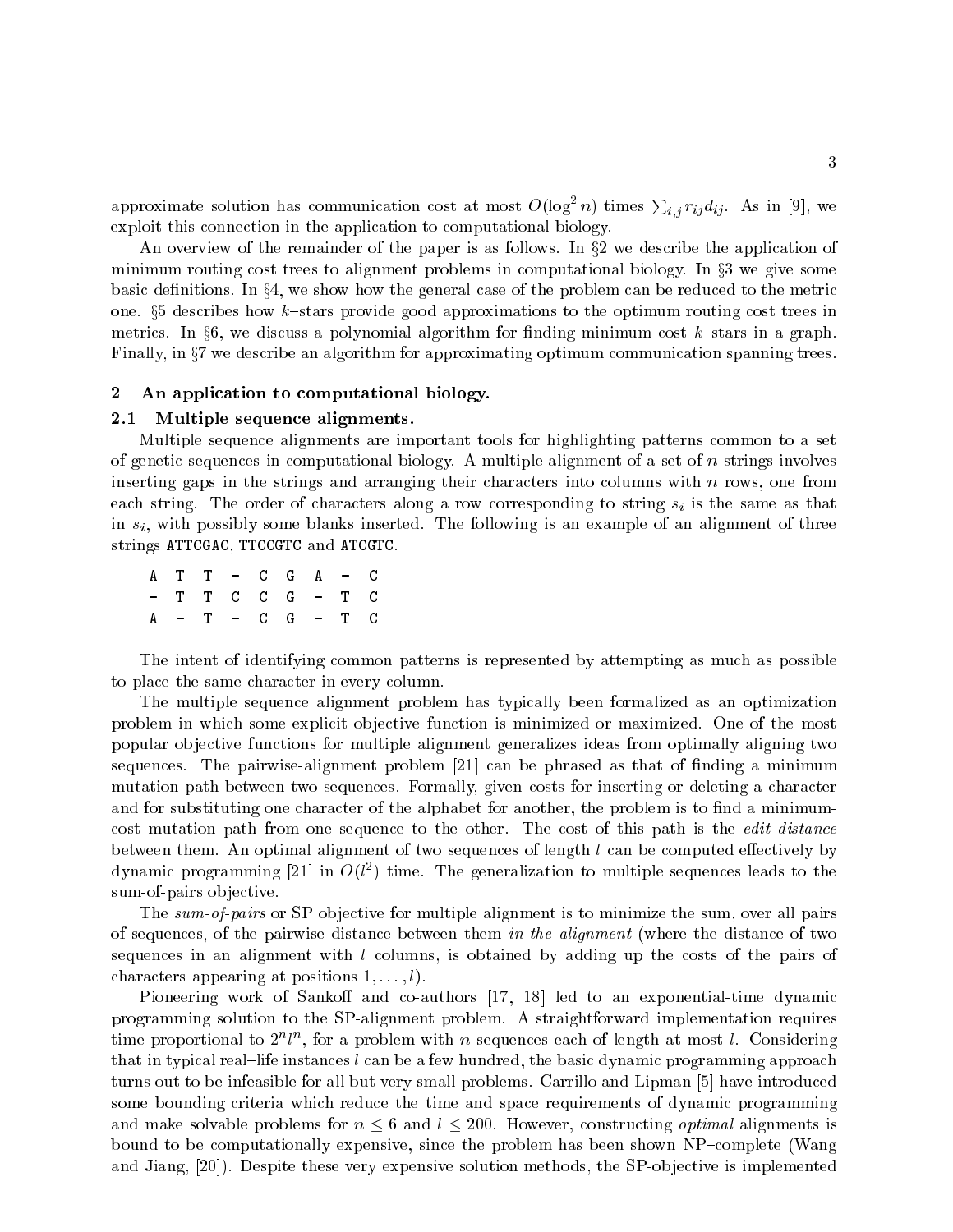in several popularly available multiple alignment packages such as MACAW [19] and MSA [13].

## 2.2 Approximation algorithms via routing cost trees.

The first approximation algorithm for the SP-alignment problem was due to Gusfield [9] with a performance ratio of  $2 - \frac{2}{n}$  where n is the number of sequences aligned. This was slightly improved to  $2 - \frac{1}{n}$  by Pevzner [15]. The best known approximation algorithm for this problem is due to Bafna, Lawler and Pevzner [2] which achieves a ratio of  $2-\frac{1}{n}$  for any fixed value of  $r$  . The running time is exponential in  $r$ . Notice that this is not a PTAS for the problem, and no polynomial time approximation scheme is known yet for the SP-alignment problem.

Gusfield's approximation algorithm for the SP-alignment problem is based on the 2approximation for minimum routing cost trees due to Wong  $[22]$ . Gusfield's algorithm uses a folklore approach to multiple alignment guided by a tree, due to Feng and Doolittle  $[8]$  – Given a spanning tree on the complete graph on the sequences to be aligned, the multiple alignment guided by the tree is built recursively as follows. First, remove a leaf sequence  $l$  in the tree attached to sequence v by a tree edge  $(l, v)$ , and align the remaining sequences recursively. Then, insert back the leaf sequence in the alignment guided by an optimal pairwise alignment between the pair  $l$  and v. If this optimal pairwise alignment introduces a gap in v, insert the same gap in the recursively computed alignment for the tree without the leaf. Since the cost of aligning a blank to a blank is assumed zero, the resulting alignment has the property that for every pair related by a tree edge, the cost of the induced pairwise alignment equals their edit distance. By the triangle inequality on edit-distances, the SP-cost of the alignment derived from this spanning tree can be upper-bounded by the routing cost of the tree.

Wong's 2-approximation algorithm considers the shortest path tree rooted at every vertex in turn, and picks the one with minimum routing cost. For graphs with metric distances obeying the triangle inequality, every shortest path tree is isomorphic to a star. Furthermore, in this case, Wong's analysis shows that the best star has routing cost at most twice the total cost of the graph itself. The cost of the graph in this case is the sum of pairwise edit distances between sequences, which is a lower bound on the SP-cost. Thus, Gusfield observed that a multiple alignment derived from the best center-star gives a 2-approximation for the SP-alignment problem.

#### 2.3 Tree-driven SP-alignment.

Despite the popularity of the SP-objective, most of the currently available methods for finding alignments use a progressive approach of incrementally building the alignment adding sequences one at a time with no performance guarantee on the SP-cost. The Feng-Doolittle procedure can be viewed as one such procedure. The advantages of such approaches is their low running time, but the shortcoming is that the order in which the sequences are merged into the alignment determines its cost.

In trying to define a middle ground between the SP-objective and the more practical progressive methods, we introduce the tree-driven SP-alignment method: apply the Feng-Doolittle procedure to the best possible spanning tree in the complete graph on the sequences. By our reasoning above, the tree that gives the best upper bound on the SP-cost of the alignment is the one with the minimum routing cost. Thus, our PTAS for routing cost trees may be useful in finding good trees for applying any progressive alignment method such as the Feng-Doolittle procedure.

## 2.4 Generalized SP-alignments.

A simple generalization of the SP objective for multiple alignments is to weight the different sequence pairs in the alignment differently in the objective function. Given a priority value  $r_{ij}$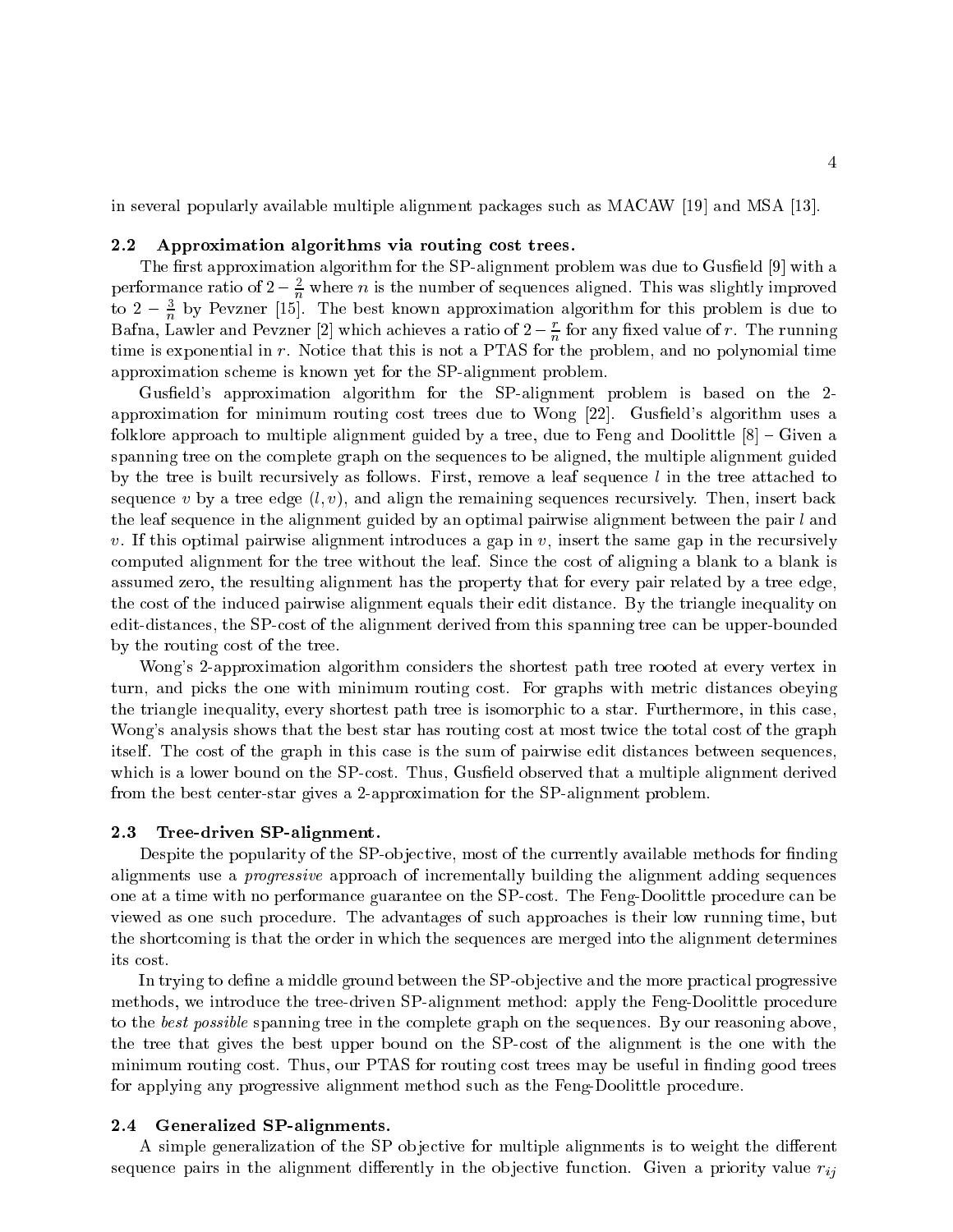for the pair  $i, j$  of sequences, the *generalized sum-of-pairs* objective for multiple alignment is to minimize the sum, over all pairs of sequences, of the pairwise distance between them in the alignment multiplied by the priority value of the pair. This allows one to increase the priority of aligning some pairs while down-weighting others, using other information (such as evolutionary) to decide on the priorities. An extreme case of assigning priorities is the *threshold* objective.

In an evolutionary context, a multiple alignment is used to reconstruct the blocks or motifs in a single ancestral sequence from which the given sequences have evolved. However, if the evolutionary events of the ancestral sequence occur randomly at a certain rate over the course of time, and independently at each location (character) of the string, after a sufficiently long time, the mutated sequence appears essentially like a random sequence compared to the initial ancestral sequence. If we postulate a threshold time beyond which this happens, this translates roughly to a threshold edit distance between the pair of sequences. The threshold objective sets  $r_{ij}$  to be one for all pairs of input sequences whose edit-distance is less than this threshold and zero for other pairs which are more distant. In this way we try to capture the most information about closely related pairs in the objective function by setting an appropriate threshold.

In the same vein as Gusfield [9], Theorem 1.2 can be used to approximate the generalized SP objective within an  $O(\log^2 n)$  factor on inputs with n sequences. Let  $d_{ij}$  denote the edit distance between sequences i and j. The theorem guarantees a tree whose communication cost using the  $r_{ij}$ values given by the priority function is at most  $O(\log^2 n)$  times  $\sum_{i,j} r_{ij} d_{ij}$ , which is a lower bound on the generalized SP value of any alignment. The Feng-Doolittle procedure guarantees that the generalized SP value of the resulting alignment is at most the communication cost of the tree which in turn is at most  $O(\log^2 n)$  times the generalized SP value of any alignment.

# 3 Definitions.

 $\sum_{i=1}^{n}$ 

Throughout the paper we will be referring to a given weighted, connected, undirected graph  $G = (V, E, w)$ , where we assume  $V = \{1, \ldots, n\}$  and w is a nonnegative edge weight function, not necessarily metric. For a subset  $S \subseteq V$ , by  $\mathcal{P}(S)$  we denote the set of all unordered pairs of elements of S.

DEFINITION 3.1. Let  $G = (V, E, w)$  and  $i, j \in V$ . Let  $S = (V_S, E_S, w)$  be a subgraph of G. By  $SP(S, i, j)$  we denote a shortest path from i to j on S. When S is a tree,  $SP(S, i, j)$  denotes the unique path between  $i$  and  $j$ .

DEFINITION 3.2. Let S be a sugbraph of G and  $i, j \in V$ . The weight of S is denoted by  $w(S) = \sum$  $-2$  $w(e)$ . The distance of i and j in S is denoted by  $d_S(i, j) := w(SP(S, i, j))$ . We define  $d_G(i, S) = \min_{j \in V_S} d_G(i, j)$ . If T is a tree and  $S \subset T$ , we denote the value  $w(SP(T, i, j) \cap S)$ by  $w_S(T, i, j)$ .

DEFINITION 3.3. Let S be a sugbraph of G. The routing cost of S is defined as  $C(S)$  = <sup>P</sup>  $d_S(i,j)$ .

DEFINITION 3.4. Minimum Routing Cost Spanning Tree Problem (MRCT): Given a graph  $G =$  $(V, E, w)$ , find a spanning tree  $T_G$  of G such that  $C(T_G)$  is minimum.

DEFINITION 3.5. A metric graph  $G = (V, E, w)$  is a complete graph in which  $w(i, j) \geq 0$  and  $w(i, j) + w(j, k) \geq w(i, k)$  for all  $i \neq j \neq k \in V$ .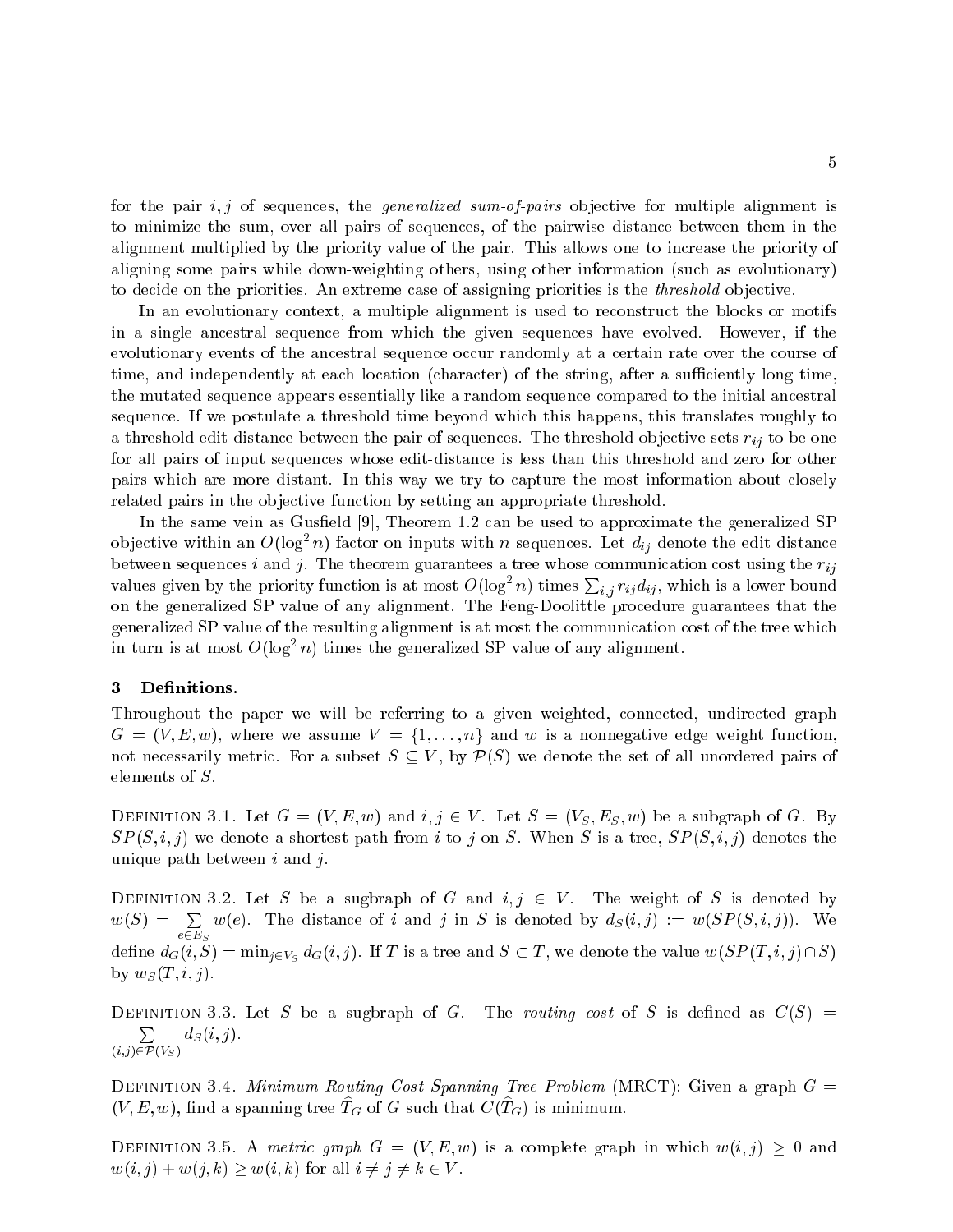DEFINITION 3.6. The metric closure of G is the complete weighted graph  $\bar{G} = (V, \mathcal{P}(V), \delta)$ , where  $\delta(i, j) := d_G(i, j)$  for all  $(i, j) \in \mathcal{P}(V)$ . Note that G is a metric graph.

DEFINITION 3.7. Metric Minimum Routing Cost Spanning Tree Problem  $(\triangle MRCT)$ : Given a metric graph G, find a spanning tree T of G such that  $C(T)$  is minimum.

# 4 A reduction from the general to the metric case.

Let  $G = (V, E, w)$  and  $\overline{G} = (V, \mathcal{P}(V), \delta)$  be its metric closure. In this section, we present an algorithm which can transfer a spanning tree of G into a spanning tree of G without increasing cost. This implies that we can solve the MRCT problem on G by solving the same problem on G. An edge  $(a, b)$  in G is termed a bad edge if  $(a, b) \notin E$  or  $w(a, b) > \delta(a, b)$ . For any bad edge  $e = (a, b)$ , there must exist a path  $P \neq e$  such that  $w(P) = \delta(a, b)$ . Given any spanning tree T of G, the algorithm iteratively replaces bad edges (if any) in T with edges from the path defining the weight of the edge until there are no more bad edges in the tree. Since the resulted tree has no bad edge, it can be thought as a spanning tree of  $G$  with the same cost. It will be shown later that the iteration will be executed at most  $O(n^2)$  times and the cost is never increased while replacing the bad edges. The algorithm listed below details how to obtain  $Y$  from  $T$ .

Algorithm Remove bad **Input:** a spanning tree T of  $\bar{G}$ **Output**: a spanning tree Y of G (i.e. without any bad edge) such that  $C(Y) \leq C(T)$ .

```
Compute all-pairs shortest paths of G.
while there exists a bad edge in T (1)
   Pick a bad edge (a, b). Root T at a.
   <sup>*</sup> assume SP(G, a, b) = (a, x, ..., b) and y is the father of x in T^*if b is not an ancestor of x then
       Y_1 = T \cup (x, b) - (a, b)Y_2 = Y_1 \cup (a, x) - (x, y)else
       Y_1 = T \cup (a, x) - (a, b)Y_2 = Y_1 \cup (b, x) - (x, y)endif
   if C(Y_1) < C(Y_2) then
       Y = Y_1else
       Y = Y_2endif
   T = Y (2)
endwhile
```
We assume that the shortest paths obtained in the beginning of the algorithm have the following property: If the obtained shortest path between a and b is  $(a, x) \cup P$ , then P is the obtained shortest path between x and b. Note that since x is on the shortest  $a-b$  path,  $\delta(a, b) = \delta(a, x) + \delta(x, b)$ .

CLAIM 4.1. The loop (1) is executed at most  $O(n^2)$  times.

*Proof.* For each bad edge  $e = (a, b)$ , let  $l(e)$  be the number of edges in  $SP(G, a, b)$  and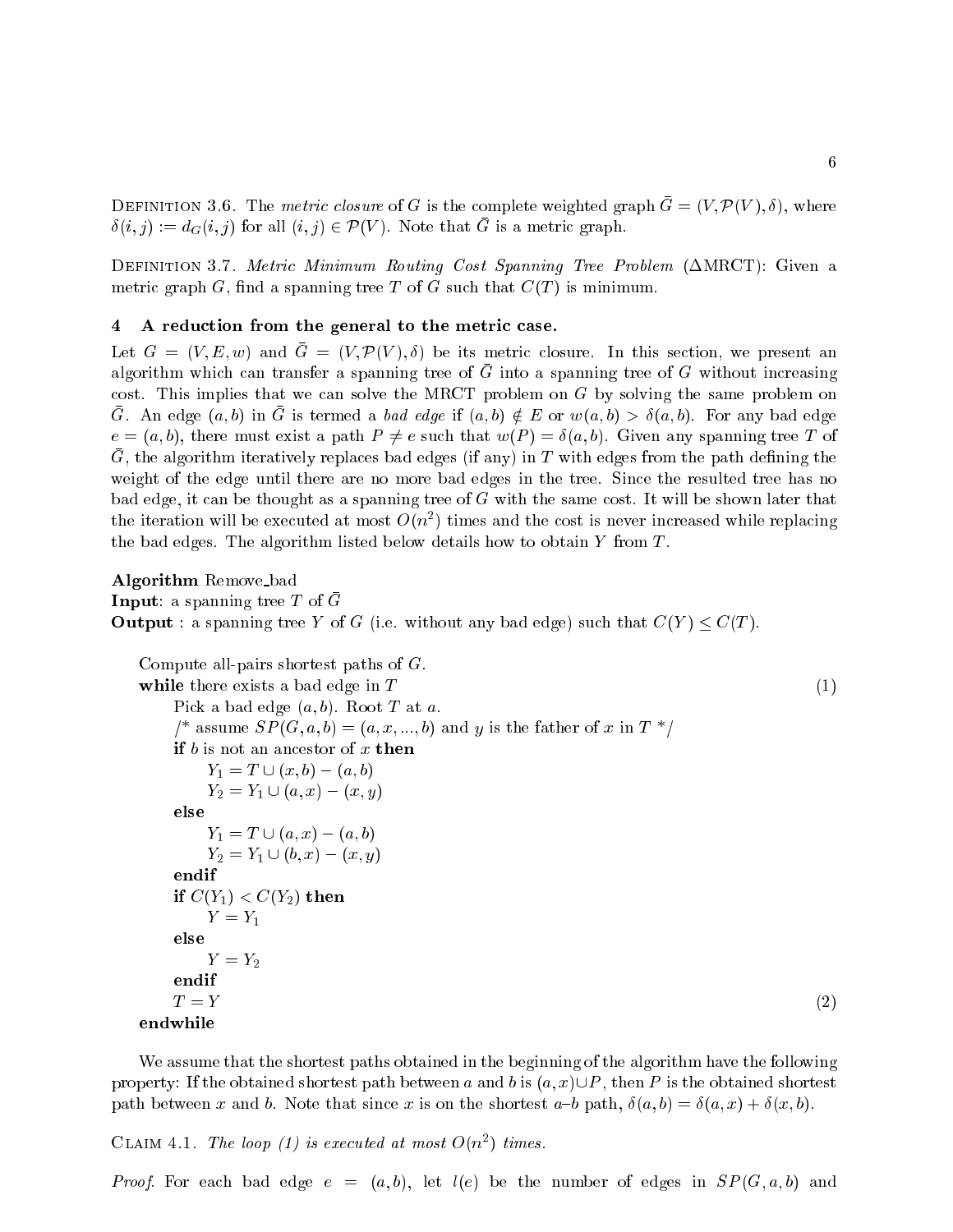

Figure 1: Remove bad edge  $(a, b)$ . Case 1 (top) and Case 2 (bottom).

 $f(T) = \sum_{\text{bad }e} l(e)$ . Since  $l(e) \leq n-1$ ,  $f(T) < n^2$ . Since  $l(x, b) < l(a, b)$  and  $(a, x)$  is not a bad edge, it is easy to check that  $f(T)$  decreases by at least 1 at each loop iteration.

CLAIM 4.2. Before instruction (2) is executed,  $C(Y) \leq C(T)$ .

*Proof.* For any node v, define  $S_v = \{u|v \text{ is an ancestor of } u \text{ on } T\} \cup \{v\}$ . Also, let  $C(T, S_1, S_2)$  $\sum_{i \in S_1, j \in S_2} d_T(i, j).$ 

Case 1:  $x \in S_a - S_b$ . If  $C(Y_1) \leq C(T)$ , the result follows. Otherwise, let  $S_1 = S_a - S_b$  and  $S_2 = S_a - S_b - S_x$ . Since the distance between any two vertices both in  $S_1$  (or both in  $S_b$ ) does not change, we have

$$
C(T) < C(Y_1)
$$
\n
$$
\Rightarrow C(T, S_1, S_b) < C(Y_1, S_1, S_b)
$$
\n
$$
\Rightarrow |S_b|C(T, a, S_1) + |S_1||S_b|\delta(a, b) < |S_b|C(T, x, S_1) + |S_1||S_b|\delta(x, b)
$$
\n
$$
\Rightarrow C(T, a, S_1) + |S_1|\delta(a, b) < C(T, x, S_1) + |S_1|\delta(x, b)
$$
\n
$$
\Rightarrow C(T, a, S_1) < C(T, x, S_1) - |S_1|\delta(a, x)
$$

The last inequality follows from the property of the shortest path lengths alluded to earlier. Also,

$$
C(Y_2) - C(T) = (C(Y_2, S_2, S_x) - C(T, S_2, S_x)) + (C(Y_2, S_b, S_1) - C(T, S_b, S_1))
$$

Since  $d_{Y_2}(i, j) \leq d_T(i, j)$  for  $i \in S_b$  and  $j \in S_1$ , the second term is not positive, and

$$
C(Y_2) - C(T) \leq C(Y_2, S_2, S_x) - C(T, S_2, S_x)
$$
  
\n
$$
= |S_x|C(T, a, S_2) + |S_2||S_x|\delta(a, x) - |S_x|C(T, x, S_2)
$$
  
\n
$$
= |S_x|((C(T, a, S_1) - C(T, a, S_x)) + |S_2|\delta(a, x) - (C(T, x, S_1) - C(T, x, S_x)))
$$
  
\n
$$
= |S_x|((C(T, a, S_1) - C(T, x, S_1)) + |S_2|\delta(a, x) + (C(T, x, S_x) - C(T, a, S_x)))
$$
  
\n
$$
< |S_x|(-|S_1|\delta(a, x) + |S_2|\delta(a, x))
$$
  
\n
$$
\leq 0
$$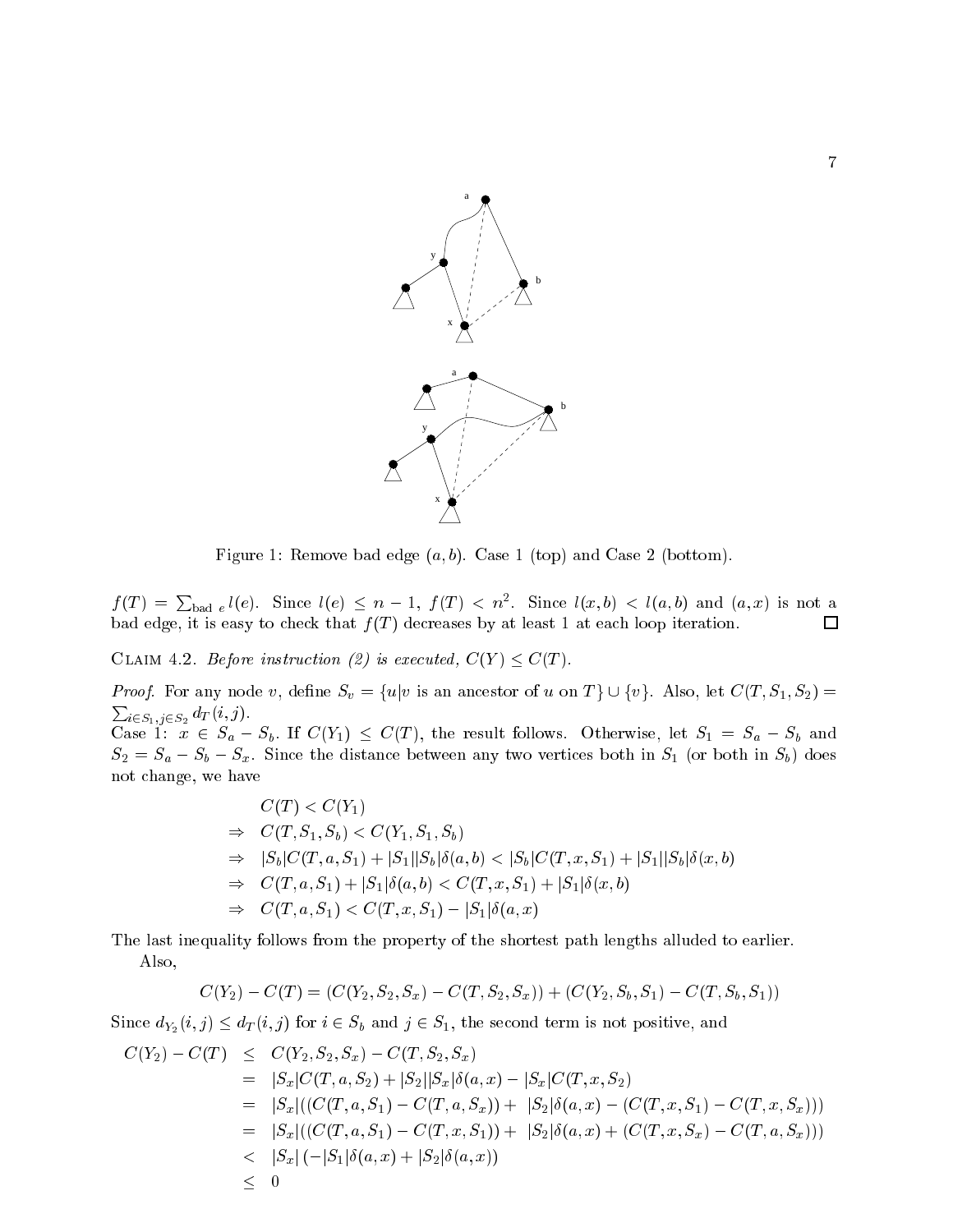Case 2:  $x \in S_b$ . The case is identical to Case 1 if we re-root the tree at b and follow the analysis in Case 1 exchanging the roles of <sup>a</sup> and b.  $\Box$ 

As a direct consequence of Claim 1 and Claim 2 we obtain the following lemma.

LEMMA 4.1. Given a spanning tree T of G, the algorithm Remove\_bad constructs a spanning tree Y of G with  $C(Y) \leq C(T)$  in  $O(n^3)$  time.

The above lemma implies that  $C(T_G) \leq C(T_{\overline{G}})$ . Since, for any edge, the weight on the original graph is no less than the weight on the metric closure, it is easy to see that  $C(T_G) \geq C(T_G)$ . Therefore, we have the following corollary.

COROLLARY 4.1.  $C(T_G) = C(T_{\bar{G}})$ .

COROLLARY 4.2. If there is a  $(1+\varepsilon)$ -approximation algorithm for  $\Delta \text{MRCT}$  with time complexity  $O(f(n))$ , then there is a  $(1 + \varepsilon)$ -approximation algorithm for MRCT with time complexity  $O(f(n) + n^3)$ .

*Proof.* Let G be the input graph for a MRCT problem. We can construct G in time  $O(n^3)$ (see e.g. [7]). If there is a  $(1 + \varepsilon)$ -approximation algorithm for the  $\triangle MRCT$  problem, we can compute in time  $O(f(n))$  a spanning tree  $T_1$  of G such that  $C(T_1) \leq (1 + \varepsilon)C(T_{\tilde{G}})$ . Using Algorithm Remove bad, we can then construct a spanning tree  $T_2$  of G such that  $C(T_2) \leq C(T_1) \leq$  $\Box$  $(1+\varepsilon)C(T_G) = (1+\varepsilon)C(T_G)$ . The overall time complexity is then  $O(f(n) + n^3)$ .

# 5 A PTAS for the  $\triangle$ MRCT problem.

**5.1 Overview.** As described in the previous section, the fact that the costs w may not obey the triangle inequality is irrelevant, since we can simply replace these costs by their metric closure. Therefore, in this and the following sections we may assume that  $G = (V, E, w)$  is a metric graph. We remind the reader that  $n = |V|$ . Also, for a subgraph G' of G, we use  $V(G')$  to denote the vertex set of  $G'$ .

To establish the performance guarantee, we use  $k$ -stars, i.e. trees with no more than k internal nodes. In  $\S6$  we show that for any constant k, the minimum routing cost k-star can be determined in polynomial (in n) time. In order to show that a k-star achieves a  $(1 + \epsilon)$  approximation, we show that, for any tree T and constant  $\delta \leq 1/2$ :

- 1. It is possible to determine a  $\delta$ -separator (a particular subtree of T to be defined later), and the separator can be cut into several  $\delta$ -paths such that the total number of cut nodes and leaves of the separator is at most  $|\tau| = 3$ . (Lemma 5.2)
- 2. Using the separator, T can be converted into a  $(\lceil \frac{2}{5} \rceil 3)$ -star  $X(T)$ , whose internal nodes are just those cut nodes and leaves. The routing cost of  $X(T)$  satisfies  $C(X(T)) \leq (1 + \frac{\delta}{1-\delta})C(T)$ . (Lemma 5.5)

By using  $T = T_G$ ,  $\delta = \frac{\epsilon}{1+\epsilon}$  and finding the best  $(\lceil \frac{2}{\delta} \rceil - 3)$ -star K, we obtain  $C(K) \leq$  $C(X(T_G)) \leq (1 + \frac{\sigma}{\sigma})C(T_G) = (1 + \epsilon)C(T_G)$ , i.e. the desired approximation.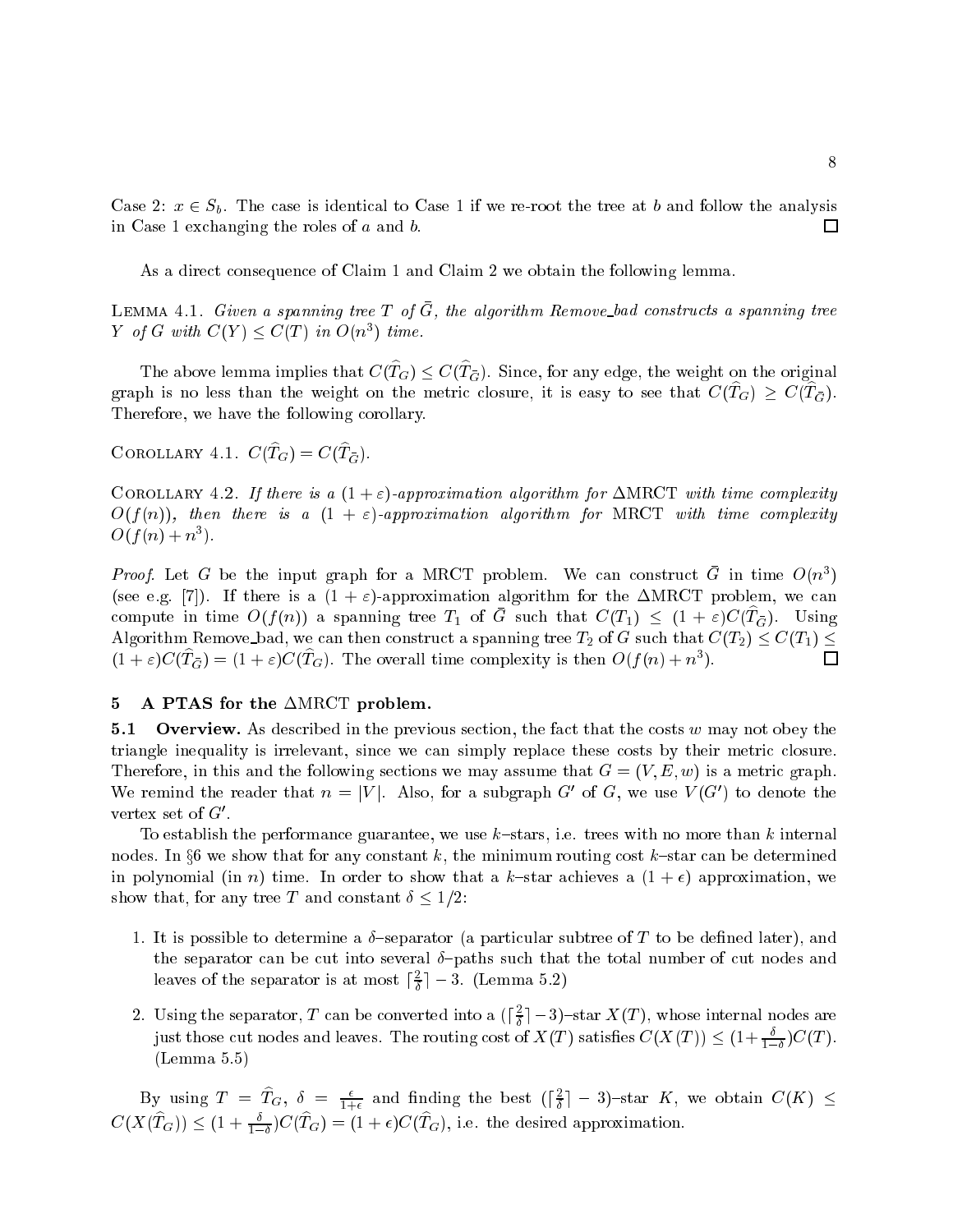#### 5.2 The  $\delta$ -spine of a tree.

DEFINITION 5.1. Let T be a spanning tree of G and S be a connected subgraph of T. A branch of S is a connected component of T \ S. Let  $\delta \leq 1/2$  be a positive number. If  $|V(B)| \leq \delta n$  for every branch B of S, then S is a  $\delta$ -separator of T. A  $\delta$ -separator S is minimal if any proper subgraph of S is not a  $\delta$ -separator of T.

Intuitively, a  $\delta$ -separator is like a "center" of the tree. Starting from any node, there are sufficiently many nodes which can not be reached without touching the separator. To illustrate the concept of separator, we examine the simplest case for  $\delta = 1/2$ . For any tree T, there always exists a 1/2-separator which contains only one vertex. That is, we can always cut a tree at a node c such that each branch contains at most half of the nodes. Such a node is usually called the *centroid* of the tree in the literature. Note that this also shows the existence of a minimal  $\delta$ -separator for any  $\delta \leq 0.5$ .

If we construct a star  $X$  centered at the centroid  $c$ , the routing cost will be at most twice that of T. This can be easily shown as follows. First, if  $i$  and  $j$  are two nodes not in a same branch,  $d_T(i, j) = d_T(i, c) + d_T(j, c)$ . Consider the total distance of all ordered pairs of nodes on T. This value is exactly  $2C(T)$  from the definition. For any node i, since each branch contains no more than half of the nodes, the term  $d_T(i, c)$  will be counted in the total distance at least n times,  $n/2$ times for *i* to others and  $n/2$  times for others to *i*. Hence, we have  $2C(T) \ge n \sum_i d_T(i, c)$ . Since  $C(X) = (n-1) \sum_i d_G(i, c)$ , it follows that  $C(X) \leq 2C(T)$ . The idea in this paper can be thought as a generalization of the above method. However, the proof is quite more involved.

DEFINITION 5.2. Let T be a spanning tree of G and S be a connected subgraph of T. For any vertex i in S,  $VB(T, S, i)$  denotes the set of vertex i and the vertices in the branches connected to i.

DEFINITION 5.3. Let  $P = SP(T, i, j)$  in which  $|VB(T, P, i)| \geq |VB(T, P, j)|$ . We define  $P^a = |VB(T, P, i)|, P^o = |VB(T, P, j)|, \text{ and } P^c = n - |VB(T, P, i)| - |VB(T, P, j)|.$  Assume  $P=(i, r_1, r_2, \ldots, r_h, j)$ . Define  $Q(P) = \sum\limits_{1 \leq x \leq h}$  $|VB(T, P, r_x)| \times d_T(r_x, i).$ 

The above notations are defined to simplify the expressions.  $P^a$  and  $P^b$  are the numbers of vertices that are hanging off the two end points of the path. Note that we always assume  $P^a > P^o$ . In the case that P contains only one edge,  $P^c = 0$ . The notations are illustrated in Figure 2.

LEMMA 5.1. Let S be a minimal  $\delta$ -separator of T. If i is a leaf of S,  $|VB(T, S, i)| > \delta n$ .

*Proof.* If S contains only one vertex, the result is trivial. Otherwise, if  $|VB(T, S, i)| \leq \delta n$ , deleting i from S we still get a  $\delta$ -separator. This is a contradiction to S being minimal.  $\Box$ 

DEFINITION 5.4. Let  $1 \leq k \leq n$ . A k-star is a spanning tree of G which has no more than k internal nodes. The set of all k-stars is denoted by  $k^*(G)$ . T is a minimum k-star if  $T \in k^*(G)$ and  $C(T) \leq C(Y)$  for all  $Y \in k^*(G)$ .

We now turn to the notions of  $\delta$ -path and  $\delta$ -spine. Informally, a  $\delta$ -path is a path such that not too many nodes (at most  $\delta n/2$ ) are hanging off its internal nodes. A  $\delta$ -spine is a set of edgedisjoint  $\delta$ -paths, whose union is a minimal  $\delta$ -separator. That is, a  $\delta$ -spine is obtained by cutting the minimal  $\delta$ -separator into  $\delta$ -paths. In the case that the minimal  $\delta$ -separator contains just one node, the only  $\delta$ -spine is the empty set.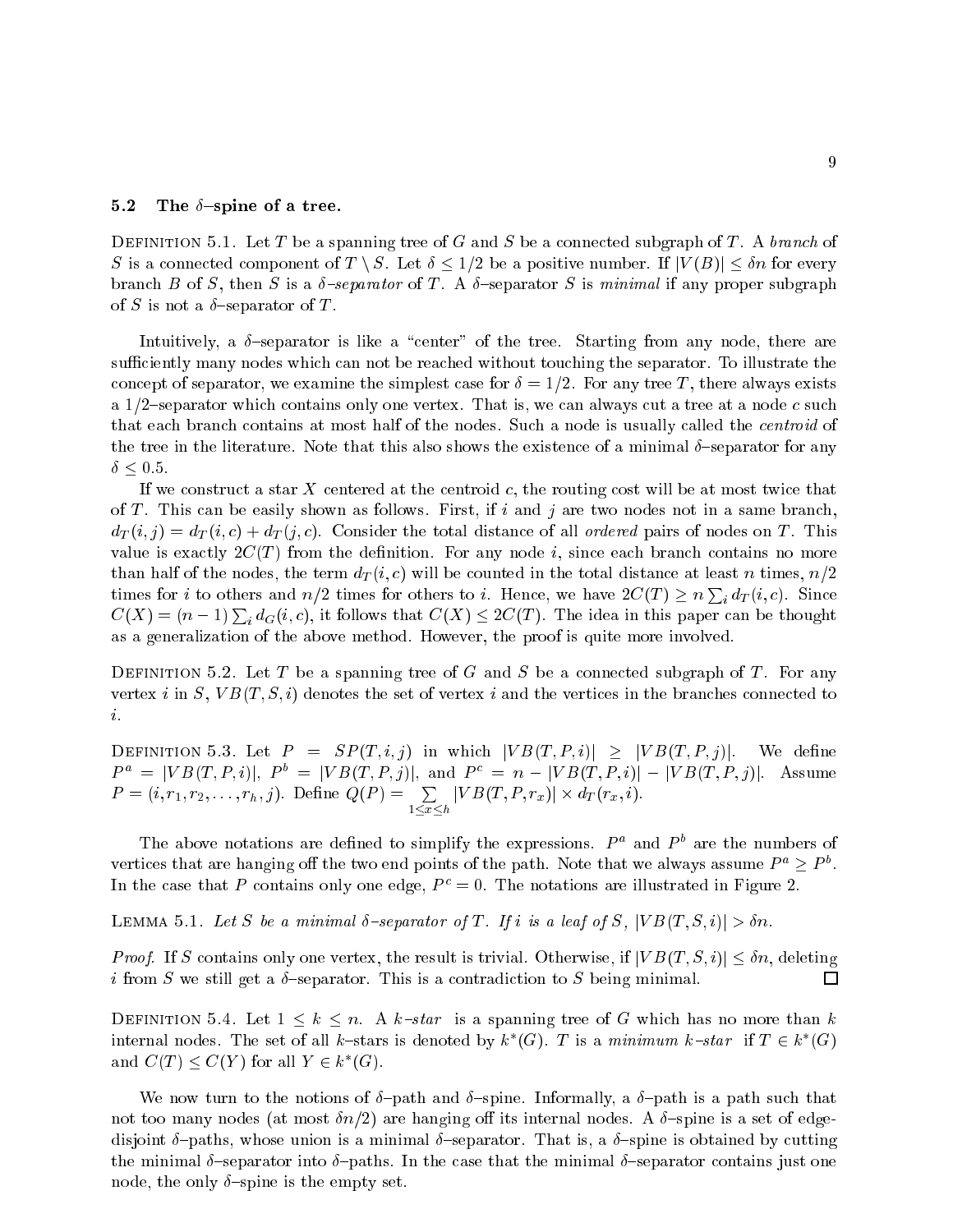

Figure 2:  $B_1, \ldots, B_7$  are branches of P.  $VB(T, P, i) = \{i\} \cup V(B_1) \cup V(B_2) \cup V(B_3)$ .  $P^c$  is the number of vertices in  $\{r_1, r_2, r_3\} \cup V(B_4) \cup V(B_5) \cup V(B_6).$ 



Figure 3: Trees with maximum value for the size of the minimum cut and leaf set.

DEFINITION 5.5. Given a spanning tree T of G, and  $0 < \delta \leq 0.5$ , a  $\delta$ -path of T is a path P such that  $P^c \leq \delta n/2$ .

DEFINITION 5.6. Let  $0 < \delta \leq 0.5$ . A  $\delta$ -spine  $Y = \{P_1, P_2, ..., P_h\}$  of T is a set of pairwise edgedisjoint  $\delta$ -paths in T such that  $S = \bigcup_{1 \leq i \leq h} P_i$  is a minimal  $\delta$ -separator of T. Furthermore, for any pair of distinct paths  $P_i$  and  $P_j$  in the spine, we require that either they do not intersect or, if they do, the intersection point is an endpoint of both paths.

DEFINITION 5.7. Let Y be a  $\delta$ -spine of a tree T. CAL(Y) (which stands for the cut and leaf set of Y) is the set of the endpoints of the paths in Y. In the case that Y is empty, the cut and leaf set contains only one node which is the  $\delta$ -separator of T. Formally  $CAL(Y) = \{u | \exists P \in Y, v \in T :$  $P = SP(T, u, v)$  if Y is not empty, and otherwise  $CAL(Y) = \{u | u$  is the minimal  $\delta$ -separator  $\}$ .

Two trees achieving the maximum value for the size of the minimum CAL set for  $\delta = 1/3$  $(|CAL(Y) | = 3)$  and  $\delta = 1/4$   $(|CAL(Y) | = 5)$  are depicted in Figure 3. Next, we show that for any tree, there always exists a  $(1/3)$ -spine Y<sub>1</sub> such that  $|CAL(Y_1)| \leq 3$ , and a  $(1/4)$ -spine Y<sub>2</sub> such that  $|CAL(Y_2)| \leq 5$ .

LEMMA 5.2. For any constant  $0 < \delta \leq 0.5$ , and spanning tree T of G, there exists a  $\delta$ -spine Y of T such that  $|CAL(Y)| \leq \lceil 2/\delta \rceil - 3$ .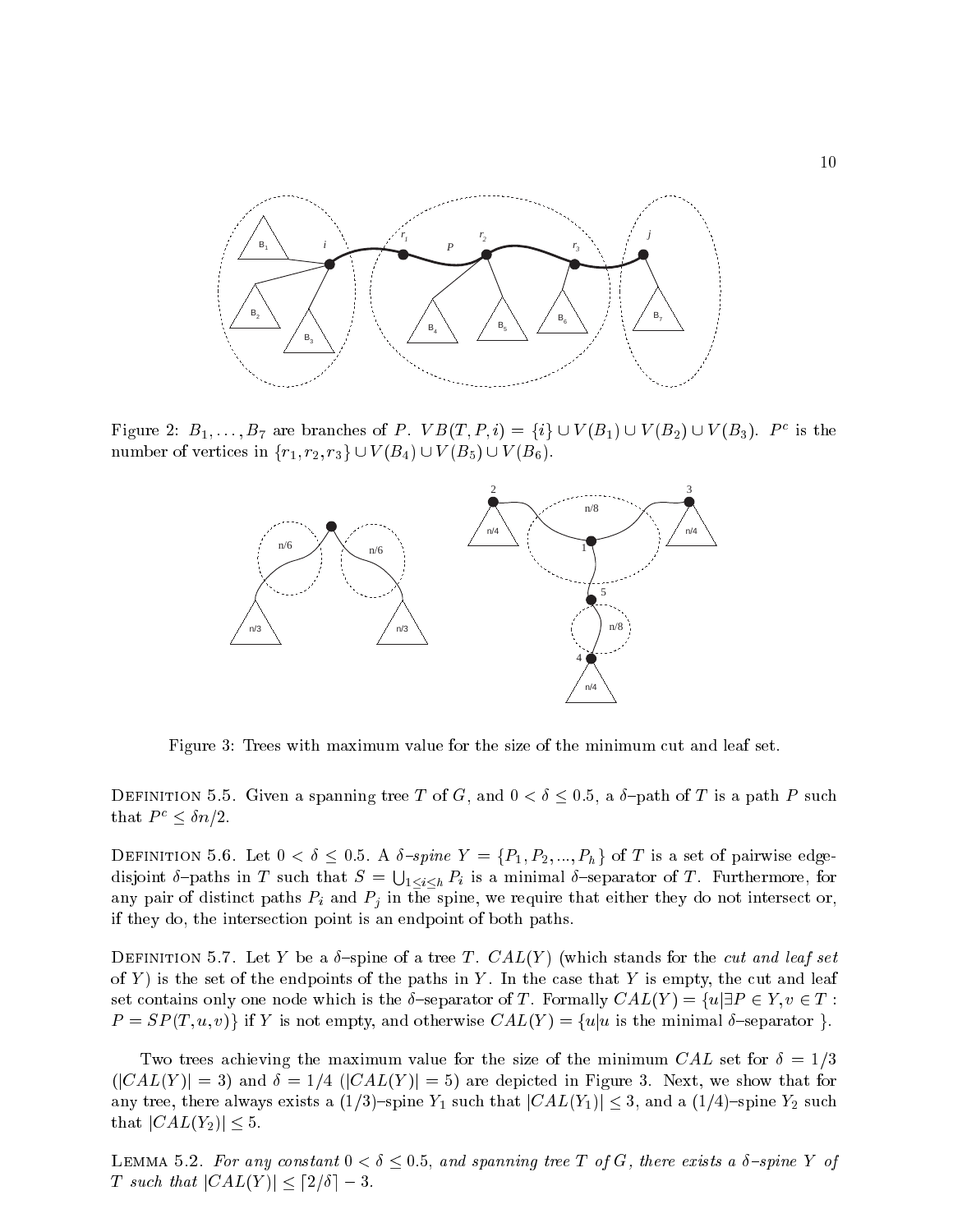*Proof.* Let S be a minimal  $\delta$ -separator of T. S is a tree. Let  $U_1$  be the set of leaves in S,  $U_2$ be the set of vertices which have more than two neighbors in S and  $U = U_1 \cup U_2$ . Let  $h = |U_1|$ . Clearly,  $|U| \leq 2h-2$ . Let Y<sub>1</sub> be the set of paths obtained by cutting S at all the vertices in  $U_2$ . For example, for the tree on the right side of Figure 3,  $U_1 = \{2, 3, 4\}$ ;  $U_2 = \{1\}$ ;  $Y_1$  contains  $SP(T, 1, 2)$ ,  $SP(T, 1, 3)$  and  $SP(T, 1, 4)$ . For any  $P \in Y_1$ , if  $P^c > \delta n/2$  then P is called a heavy path. It is easy to check that  $Y_1$  satisfies the requirements of a  $\delta$ -spine except that there may exist some heavy paths. Suppose P is not a  $\delta$ -path. We can break it up into  $\delta$ -paths by the following process. First find the longest prefix of  $P$  starting at one of its endpoints and ending at some internal vertex, i say, in the path, that determines a  $\delta$ -path. Now we break break P at vertex i. Then we repeat the breaking process on the remaining suffix of P starting at i stripping off the next  $\delta$ -path and so on. In this way P can be cut into  $\delta$ -paths by breaking it in at most  $\lceil 2P^c/(\delta n)\rceil - 1$  vertices. Since there are at least  $\delta n$  nodes hanged at each leaf,

$$
\sum_{P \in Y_1} P^c < n - h \delta n
$$

Assume  $U_3$  to be the minimal vertex set for cutting the heavy paths to result in a  $\delta$ -spine Y of T. We have

$$
|U_3| \le \left[2\left(n - h\delta n\right)/\left(\delta n\right)\right] - 1 = \left\lceil2/\delta\right\rceil - 2h - 1
$$
  
So,  $|CAL(Y)| = |U| + |U_3| \le \left\lceil2/\delta\right\rceil - 3$ .

# 5.3 Lower bound.

DEFINITION 5.8. The routing load of an edge e in T is the number  $e^a e^b$  of pairs in T connected by a path containing e.

The following lemma is immediate.

LEMMA 5.3. For any spanning tree T of G,  $C(T) = \sum_{e \in T} e^a e^b w(e)$ .

LEMMA 5.4. Let Y be a  $\delta$ -spine of a spanning tree T of G and  $S=\bigcup_{P\in Y}P$  be a minimal  $\delta$ separator of T. Then  $C(T) \geq (1 - \delta)n$  $\sim$   $\sim$  $d_T(v,S) + \sum$  $\left( P^{b}(P^{a}+P^{c})w(P)+(P^{a}-P^{b})Q(P)\right)$ 

*Proof.* Since  $e^a > (1 - \delta)n$  for any edge  $e \in T \setminus S$ , we have

$$
C(T) = \sum_{e \in T} e^a e^b w(e)
$$
  
\n
$$
\geq \sum_{e \in T \setminus S} (1 - \delta) n e^b w(e) + \sum_{e \in S} e^a e^b w(e)
$$
  
\n
$$
\geq (1 - \delta) n \sum_{v \in V} d_T(v, S) + \sum_{P \in Y} \sum_{e \in P} e^a e^b w(e)
$$

Now we simplify the second term. Assume  $P = (r_0, r_1, r_2, \ldots, r_h)$  in which  $|VB(T, P, r_0)| \ge$  $|VB(T, P, r_h)|$ . Let  $|VB(T, P, r_i)| = n_i$  for  $1 \le i \le h - 1$  and  $e_i = (r_{i-1}, r_i)$  for  $1 \le i \le h$ .

$$
\sum_{e \in P} e^a e^b w(e)
$$
\n
$$
= \sum_{i=1}^h \left( P^a + P^c - \sum_{j=i}^{h-1} n_j \right) \left( P^b + \sum_{j=i}^{h-1} n_j \right) w(e_i)
$$

 $\Box$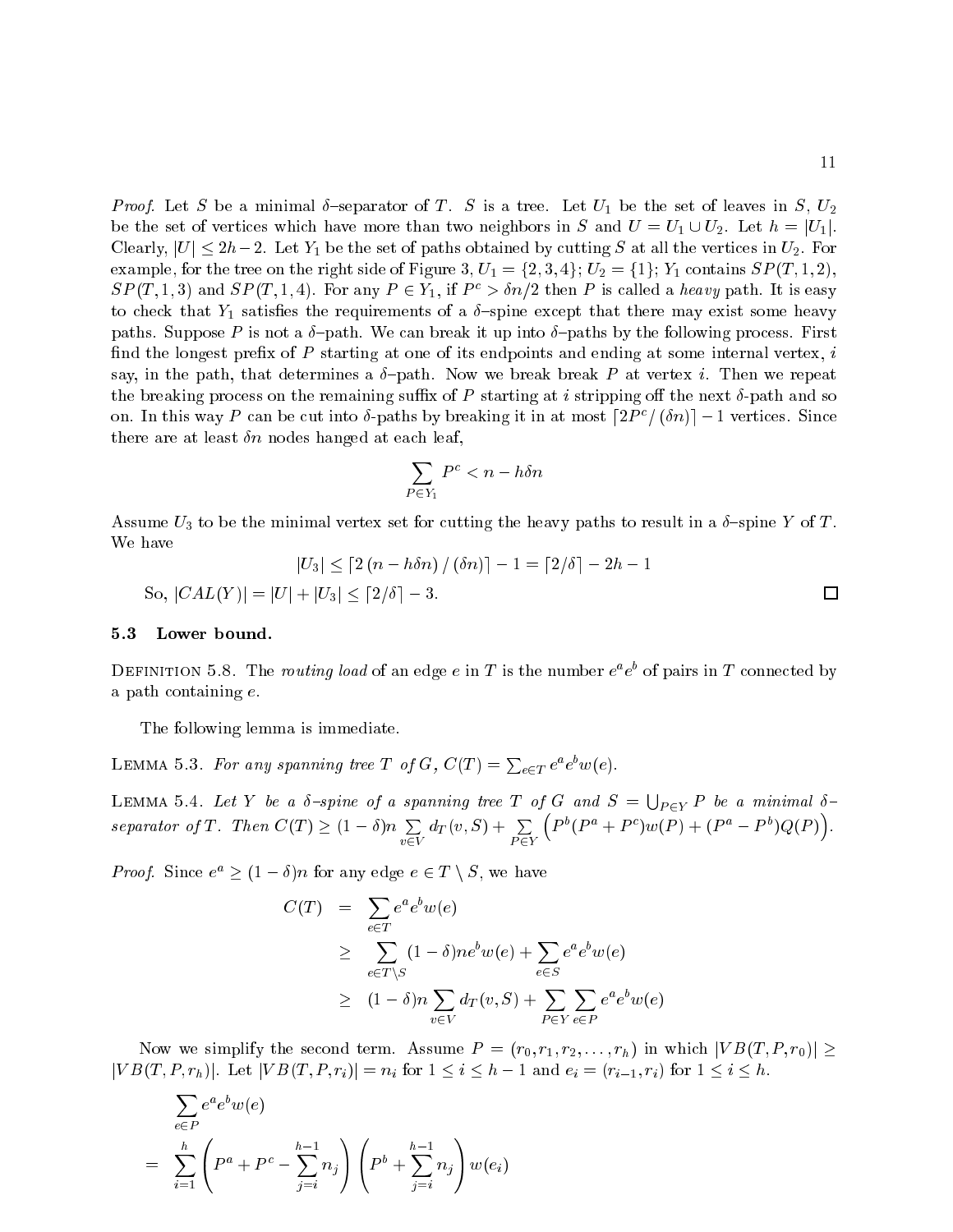$$
\geq \sum_{i=1}^{h} P^{b} (P^{a} + P^{c}) w(e_{i}) + (P^{a} - P^{b}) \sum_{i=1}^{h} \sum_{j=i}^{h-1} n_{j} w(e_{i}) + \sum_{i=1}^{h} \left( \sum_{j=i}^{h-1} n_{j} \right) \left( P^{c} - \sum_{j=i}^{h-1} n_{j} \right) w(e_{i})
$$
\n
$$
\geq P^{b} (P^{a} + P^{c}) w(P) + (P^{a} - P^{b}) \sum_{j=1}^{h-1} n_{j} \left( \sum_{i=1}^{j} w(e_{i}) \right)
$$
\n
$$
= P^{b} (P^{a} + P^{c}) w(P) + (P^{a} - P^{b}) Q(P)
$$

## 5.4 From trees to stars.

LEMMA 5.5. For any constant  $0 < \delta \leq 0.5$ , there exists a spanning tree  $X \in (\lceil 2/\delta \rceil -3)^*(G)$  such that  $C(X) \leq \frac{1}{1-\delta}C(T_G)$ .

*Proof.* Let  $T = T_G = (V, E, w)$  and  $n = |V|$ . Also, let  $Y = \{P_i | 1 \le i \le h\}$  be a  $\delta$ -spine of T in which  $|CAL(Y)| \leq [2/\delta] - 3$ . Note that the set of all the edges in Y form a  $\delta$ -separator S. Assume  $P_i = SP(T, u_i, v_i)$  and  $|VB(T, P_i, u_i)| \geq |VB(T, P_i, v_i)|$ .

We construct a spanning tree whose internal nodes are exactly the cut and leaf set of the  $\delta$ spine we just identied. We connect these nodes by short-cutting paths along the spine to include a set of acyclic edges with the same skeletal structure as the spine. All vertices in subtrees hanging off the cut and leaf nodes of the spine are connected directly to their closest node in the spine. Along a  $\delta$ -path in the spine, all the internal nodes and nodes in subtrees hanging off internal nodes are connected to one of the two endpoints of this path (note that both are in the cut and leaf set of the spine) in such a way as to minimize the resulting routing cost. This is the spanning tree used to argue the upper bound on the routing cost in the proof.

More formally, construct a subgraph  $R \subset G$  with vertex set  $CAL(Y)$  and edge set  $E_r =$  $\{(u_i, v_i)|1 \leq i \leq h\}$ . Trivially, R is a tree. Let  $f(i)$  be an indicator variable such that if  $\left( P_{i}^{a}-P_{i}^{b}\right)$  $\int P_i^c w(P_i) - n (2Q(P_i) - P_i^c w(P_i)) \ge 0$  then  $f(i) = 1$ , else  $f(i) = 0$ . The indicator variable  $f(i)$  determines the endpoint of  $P_i$  to which all the internal nodes and nodes hanging off such internal nodes will be directly connected. We construct a spanning tree  $X$  of  $G$  where the edge set  $E_x$  is determined by the following rules:

- 1.  $R \subset X$
- 2. If  $q \in VB(T, S, r)$  then  $(q, r) \in E_x$ , for any  $r \in \{u_i, v_i | 1 \leq i \leq h\}.$
- 3. For the vertex set  $V_i = V VB(T, P_i, u_i) VB(T, P_i, v_i)$ , if  $f(i) = 1$  then  $\{(q, u_i) | q \in V_i\} \subset$  $E_x$ , else  $\{(q, v_i) | q \in V_i\} \subset E_x$ . That is, the vertices in  $V_i$  are either all connected to  $u_i$  or all connected to  $v_i$ .

It is easy to see that  $X \in (\lceil 2/\delta \rceil - 3)^*(G)$ . Let's consider the cost of X.

$$
C(X) = \sum_{e \in E_x} e^a e^b w(e)
$$
  
= 
$$
\sum_{e \in E_r} e^a e^b w(e) + (n-1) \sum_{e \in E_x - E_r} w(e)
$$

 $\Box$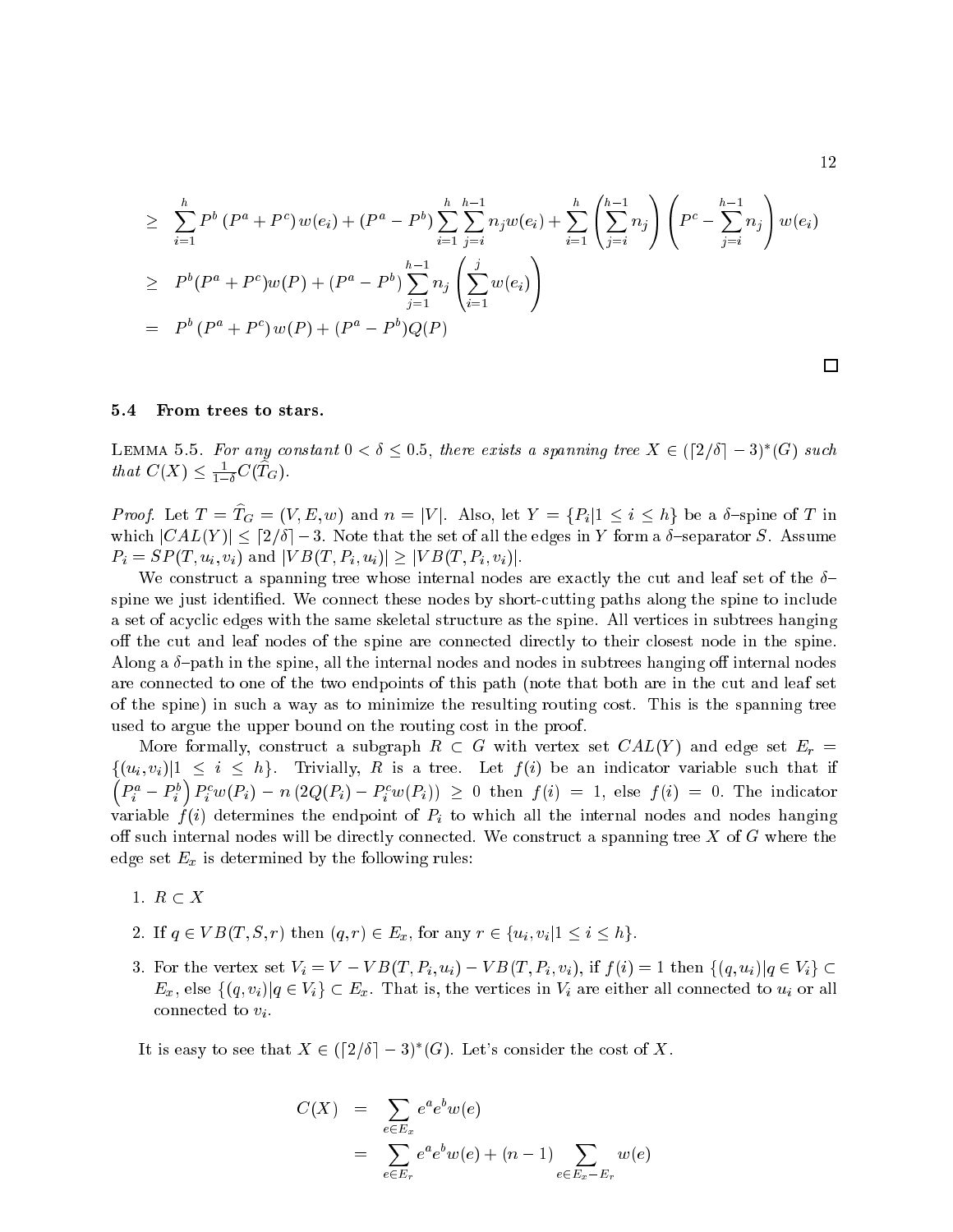First, for any  $e = (u_i, v_i) \in E_r$ ,

$$
e^{a}e^{b}w(e) \leq (P_{i}^{a} + f(i)P_{i}^{c}) \left(P_{i}^{b} + (1 - f(i)) P_{i}^{c}\right) w(P_{i})
$$
  
= 
$$
P_{i}^{a} P_{i}^{b}w(P_{i}) + (f(i)P_{i}^{b} + (1 - f(i)) P_{i}^{a}) P_{i}^{c}w(P_{i})
$$

Recall that for subset of edges  $S \subset T$ ,  $w_S(T, i, j)$  stands for the value  $w(SP(T, i, j) \cap S)$ . Second, from triangle inequality,

$$
\sum_{e \in E_x - E_r} w(e) \leq \sum_{v \in V} d_T(v, S) + \sum_{i=1}^h \sum_{v \in V_i} (f(i)w_S(T, v, u_i) + (1 - f(i))w_S(T, v, v_i))
$$
  
= 
$$
\sum_{v \in V} d_T(v, S) + \sum_{i=1}^h (f(i)Q(P_i) + (1 - f(i)) (P_i^c w(P_i) - Q(P_i)))
$$

So,

$$
C(X) \leq \sum_{i=1}^{h} P_i^a P_i^b w(P_i) + n \sum_{v \in V} d_T(v, S)
$$
  
+ 
$$
\sum_{i=1}^{h} \min \{ P_i^b P_i^c w(P_i) + nQ(P_i), P_i^a P_i^c w(P_i) + n(P_i^c w(P_i) - Q(P_i)) \}
$$

Since the minimum of two numbers is not larger than their weighted mean, we have

$$
\min\{P_i^b P_i^c w(P_i) + nQ(P_i), P_i^a P_i^c w(P_i) + n (P_i^c w(P_i) - Q(P_i))\}
$$
\n
$$
\leq (P_i^b P_i^c w(P_i) + n Q(P_i)) \frac{P_i^a}{P_i^a + P_i^b} + (P_i^a P_i^c w(P_i) + n (P_i^c w(P_i) - Q(P_i))) \frac{P_i^b}{P_i^a + P_i^b}
$$

Then,

$$
C(X) \leq \sum_{i=1}^{h} P_i^a P_i^b w(P_i) + n \sum_{v \in V} d_T(v, S) + \sum_{i=1}^{h} \frac{\left(2P_i^a P_i^b P_i^c + n P_i^b P_i^c\right) w(P_i)}{P_i^a + P_i^b} + \sum_{i=1}^{h} \frac{\left(P_i^a - P_i^b\right) n Q(P_i)}{P_i^a + P_i^b}
$$
  
= 
$$
n \sum_{v \in V} d_T(v, S) + \sum_{i=1}^{h} \frac{w(P_i)}{P_i^a + P_i^b} \left(\left(P_i^a P_i^b + P_i^b P_i^c\right) n + P_i^a P_i^b P_i^c\right) + \sum_{i=1}^{h} \frac{\left(P_i^a - P_i^b\right) n Q(P_i)}{P_i^a + P_i^b}
$$

The simplification in the last inequality uses the observation that for any i, we have  $P_i^a + P_i^b + P_i^c =$ n. From Lemma 5.4,

$$
C(X) \leq C(T) \max_{1 \leq i \leq h} \left\{ \frac{1}{1-\delta}, \frac{n}{P_i^a + P_i^b} + \frac{P_i^a P_i^c}{(P_i^a + P_i^b)(P_i^a + P_i^c)} \right\}
$$

Since  $P_i^c \leq \delta n/2$ ,

$$
\frac{n}{P_i^a + P_i^b} + \frac{P_i^a P_i^c}{(P_i^a + P_i^b)(P_i^a + P_i^c)}
$$
\n
$$
\leq \frac{n}{P_i^a + P_i^b} + \frac{P_i^c}{P_i^a + P_i^b}
$$
\n
$$
= \frac{n + P_i^c}{n - P_i^c} \leq \frac{2 + \delta}{2 - \delta} \leq \frac{1}{1 - \delta}
$$

 $\Box$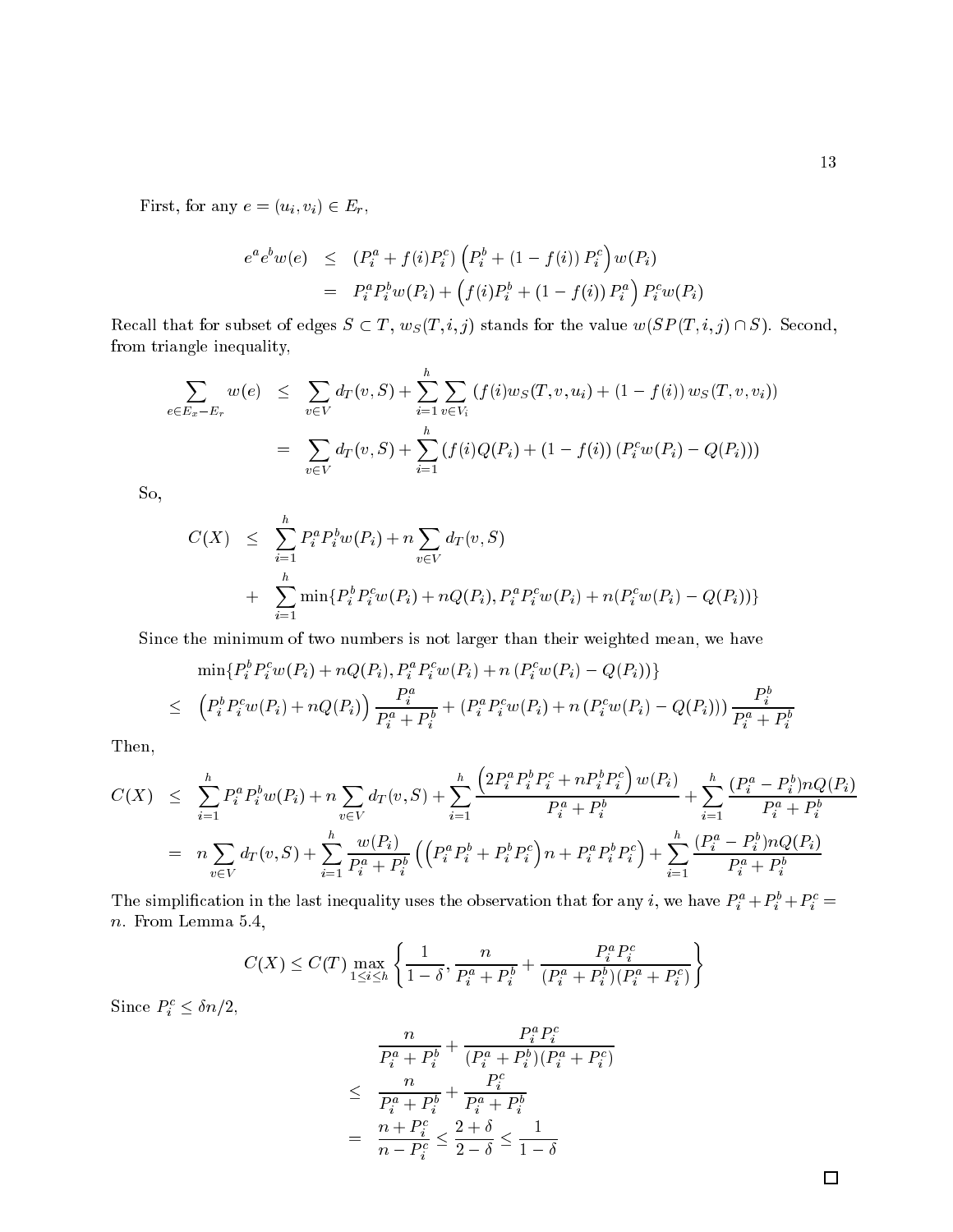In the following section we will show that it is possible to determine the minimum  $k$ -star of a graph in polynomial time. In fact, we have the following:

LEMMA 5.6. The minimum k-star of a graph G can be constructed in time  $O(n^{2k})$ .

The proof is delayed to the next section. The following theorem establishes the time-complexity of our PTAS.

THEOREM 5.1. There exists a PTAS for the  $\Delta M RCT$  problem, which can find a  $(1+\varepsilon)$ approximation solution in  $O(n^{\rho})$  time complexity where  $\rho = 2 \lceil 2/\varepsilon \rceil - 2$ .

*Proof.* From Lemma 5.5, there exists a spanning tree  $X \in (\lceil 2/\delta \rceil - 3)^*(G)$  such that  $C(X) \leq$  $\frac{1}{1-\delta}C(T_G)$ . For finding a  $(1+\varepsilon)$ -approximation solution, we set  $1/\delta = (1/\varepsilon) + 1$  and find a minimum k–star with  $k = \lceil 2/\delta \rceil - 3 = \lceil 2/\varepsilon \rceil - 1$ . The time complexity is  $O(n^{\rho})$  where  $\rho = 2 \lceil 2/\varepsilon \rceil - 2$  from Lemma 5.6.  $\Box$ 

From Corollary 4.2 in  $\S4$ , we immediately derive the following.

COROLLARY 5.1. There exists a PTAS for the MRCT problem, which can find a  $(1+\varepsilon)$ approximation solution in  $O(n^{\rho})$  time complexity where  $\rho = 2 \lceil 2/\varepsilon \rceil - 2$ .

#### 6 Finding the best  $k$ -star.

In this section we describe an algorithm for finding the minimum routing cost  $k$ -star in G for a given value of k. As mentioned before, given an accuracy parameter  $\epsilon > 0$ , we apply this algorithm for  $k = \lceil \frac{2}{\epsilon} - 1 \rceil$ , and return the minimum routing cost k-star as a  $(1 + \epsilon)$ -approximate solution.

For a given k, to find the best k-star, we consider all possible subsets S of vertices of size k, and for each such choice, find the best  $k$ -star where the remaining vertices have degree one.

6.1 A polynomial-time method. First, we verify that the overall complexity of this step is polynomially bounded for any fixed k. Any k-star can be described by a triple  $(S, \tau, \mathcal{L})$ , where  $S = \{v_1, \ldots, v_k\} \subseteq V$  is the set of k distinguished vertices which may have degree more than one,  $\tau$  is a spanning tree topology on S, and  $\mathcal{L} = (L_1, \ldots, L_k)$ , where  $L_i \subseteq V \setminus S$  is the set of vertices connected to vertex  $v_i \in S$ .

Let  $l = (l_1, \ldots, l_k)$  be a nonnegative k-vector<sup>2</sup> such that  $\sum_{i=1}^k l_i = n - k$ . We say that a  $k$ -star  $(S, \tau, \mathcal{L})$  has the configuration  $(S, \tau, l)$  if  $l_i = |L_i|$  for all  $1 \leq i \leq k$ . For a fixed k, the total number of configurations is  $O(n^{2k-1})$  since there are  $\binom{n}{k}$ ) choices for  $S, k^{k-2}$  possible tree topologies on k vertices, and  $\binom{n-1}{k}$  possible such k-vectors (To see this, observe that every such vector can be put in correspondence with picking  $k - 1$  among  $n - 1$  linearly ordered elements, and using the cardinalities of the segments between consecutively picked segments as the components of the vector). Note that any two  $k$ -stars with the same configuration have the same routing load on their corresponding edges. We define  $\alpha(S, \tau, l)$  to be the minimum routing cost k-star with configuration  $(S, \tau, l).$ 

Note that any vertex v in  $V \setminus S$  that is connected to a node  $s \in S$  contributes a term of  $d(v, s)$ multiplied by its routing load of  $n - 1$ . Since all these routing loads are the same, the best way of connecting the vertices in  $V \setminus S$  to nodes in S, is obtained by finding a minimum-cost way of matching up the nodes of  $V \setminus S$  to those in S which obeys the degree constraints on the nodes of

<sup>-</sup>any  $r \in \mathbb{Z}^+$ , an r-vector is an integer vector with r components.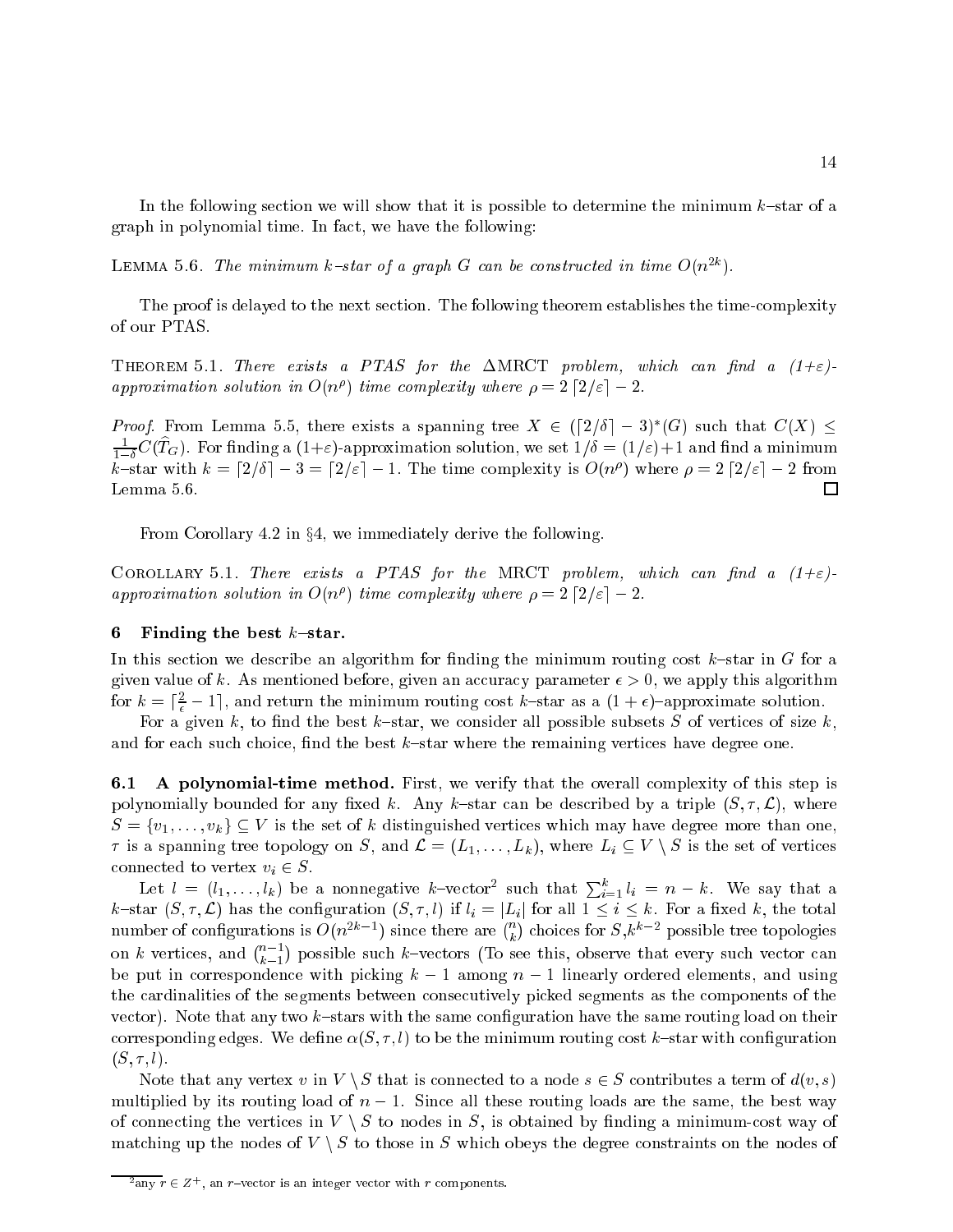$S$  imposed by the configuration, and the costs are the distances  $d$ . This problem can be solved in polynomial time for a given conguration (by a straightforward reduction to an instance of minimum-cost perfect matching). The above minimum-cost perfect matching problem, also called the *assignment* problem, has been well studied and several efficient algorithms can be found in [1]. For instance, by using an  $O(n^3)$  algorithm for the assignment problem, the overall complexity would be  $O(n^{2k+2})$  for finding the best k-star.

**6.2** A faster method. We now show how the minimum  $k$ -stars for the different configurations can be computed more efficiently by carefully ordering the matching problems for the configurations and exploiting the common structure of two consecutive problems. In particular, we show how we can obtain the optimal solution of any configuration in this order by performing a single augmentation on the optimal solution of the previous conguration. Thus, we show (Lemma 6.1) how to compute  $\alpha(S, \tau, l)$  for a given configuration in time  $O(nk)$ .

Let  $W_{ab}$  be the set of all nonnegative *a*-vectors whose entries add up to a constant b. In  $W_{ab} \times W_{ab}$ , we introduce the relation  $\sim$  as  $l \sim l'$  if there exist  $1 \leq s, t \leq a$  such that

$$
l'_i = \begin{cases} l_i - 1 & \text{if } i = s \\ l_i + 1 & \text{if } i = t \\ l_i & \text{otherwise} \end{cases}
$$

For a pair l and l' such as the above, we say that l' is obtained from l by s and t.

Let  $r = |W_{ab}| = \binom{a+b-1}{a-1}$  $-1$ ). The following proposition shows that the elements of  $W_{ab}$  can be linearly ordered as  $l^1, \ldots, l^r$  so that  $l^{i+1} \sim l^i$  for all  $1 \leq i \leq r-1$ .

PROPOSITION 6.1. For all positive integers a, b, there exists a permutation  $\pi^{a,o}$  of  $W_{ab}$  such that  $\pi_1^{**}$  is the lexicographic minimum,  $\pi_r^{**}$  is the lexicographic maximum, and  $\pi_{i+1}^{**} \sim \pi_i^{**}$  $i \longrightarrow$  $i = 1, \ldots, r - 1.$ 

*Proof.* By induction. The claim is clearly true when  $a = 1$  for any b. Assume the claim is true for all b when  $a = m - 1$ . For  $a = m$  construct the ordering as follows. First the elements for which  $l_1 = 0$  ordered applying  $\pi^{a-1, b}$  to  $(l_2, \ldots, l_a)$ . Then the elements for which  $l_1 = 1$ , ordered according to *decreasing*  $\pi^{a-1}, b-1$ . In general each block for which  $l_1 = h$  is ordered by applying  $\pi^{a-1,b-n}$  to  $(l_2,\ldots,l_a)$ , forward or backwards according to the parity of h.Note that  $\pi^{a,b}_{i+1} \sim \pi^{a,b}_i$ within one block. Furthermore, at block boundaries the part  $(l_2, \ldots, l_a)$  is either a lexicographic minimum or maximum so that it is feasible to increase by one  $l_1$ . Finally, it is obvious that the first and the last of the constructed ordering are the lexicographic minimum and maximum respectively.  $\Box$ 

According to proposition 6.1 we can order the elements of  $W_{k,(n-k)}$  as  $l^1,\ldots,l^r$ , where  $r = \binom{n-1}{k-1}$ Note that  $l^1 = (0, \ldots, 0, n-k)$  and  $l^r = (n-k, 0, \ldots, 0)$ . In the remainder of this section, we shall prove the following lemma:

LEMMA 6.1.  $\alpha(S, \tau, l^{i+1})$  can be computed from  $\alpha(S, \tau, l^i)$  in  $O(nk)$  time.

*Proof.* We shall show that  $\alpha(S, \tau, l^{i+1})$  can be found from  $\alpha(S, \tau, l^{i})$  by means of a shortest path computation. A similar argument is used in [1] (see Exercise 10.20) for solving a minimum cost flow problem given the solution of another minimum cost flow problem which differs by only one unit capacity arc.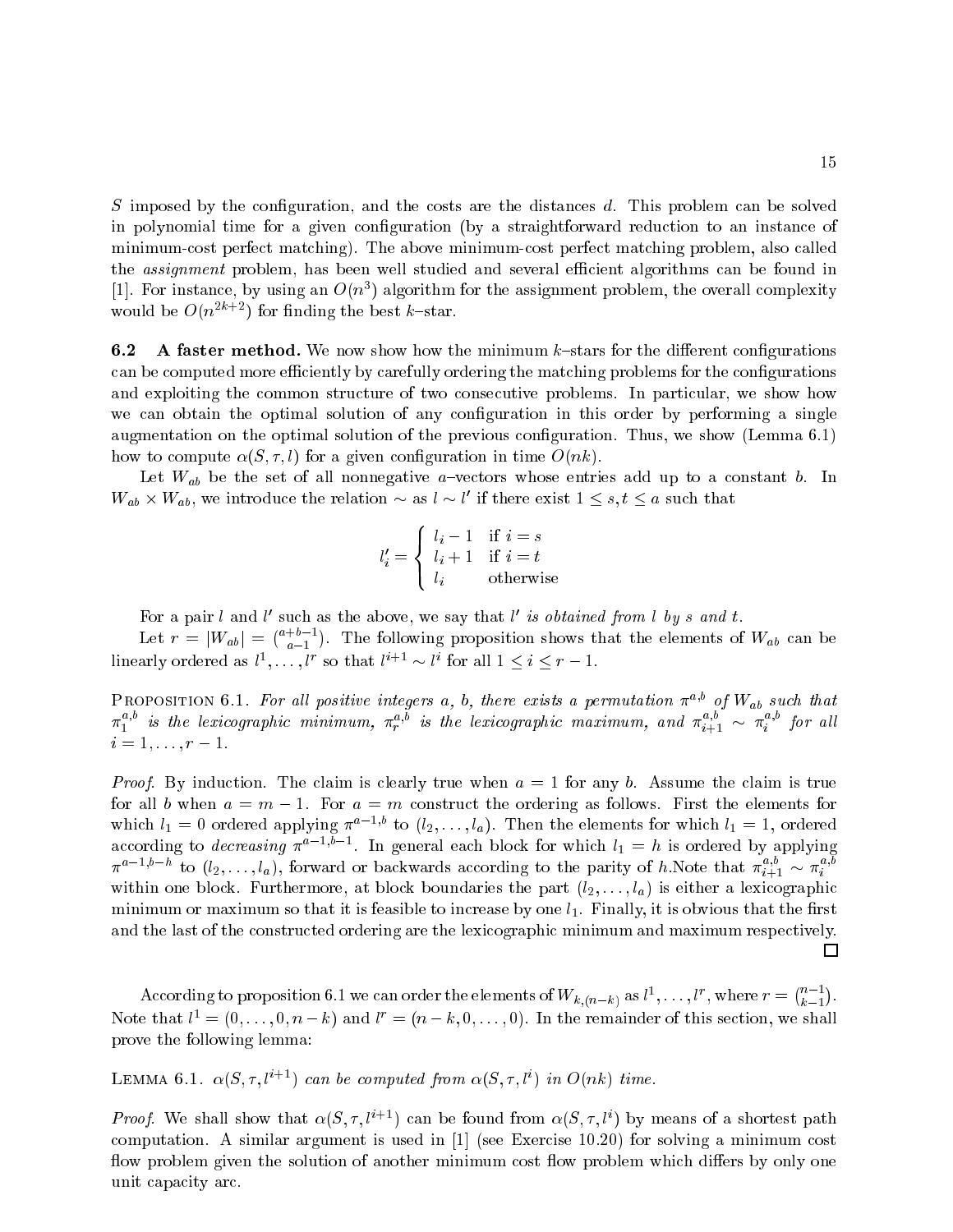For convenience, let us rename the vertices so that  $S = \{1, \ldots, k\}$ . Let  $l^i = (|L_1|, \ldots, |L_k|)$ and  $(S, \tau, \mathcal{L}) = \alpha(S, \tau, l^{\prime})$ . Let us define an auxiliary weighted digraph  $D(\mathcal{L}) = (V, A, \delta)$  in which the arc set is  $A = \{(u, v) | u \in V \setminus S, v \in S\} \cup \{(u, v) | u \in S, v \in L_u\}$  and  $\delta(u, v) = w(u, v)$  if  $u \notin S$ , and  $\delta(u, v) = -w(u, v)$  if  $u \in S$ . For a node in S, the weight on an outgoing arc reflects the cost reduction for removing a leaf from its neighbors, and the weight on a incoming arc reflects the increase in cost for connecting a leaf to the node.

It is immediate to see that any cycle (not necessary simple) in the graph describes a way of changing  $(S, \tau, \mathcal{L})$  into another k-star with the same configuration, while any path changes it into a k-star whose configuration is obtained from  $l^i$  by the endpoints of the path. Furthermore, the difference in cost between the new and the old configuration is given by the length of the cycle or the path.

Because  $(S, \tau, \mathcal{L})$  is optimal for its configuration, there is no negative length cycle in  $D(\mathcal{L})$ . Now, if  $l^{i+1}$  is obtained from  $l^i$  by s and t, then any k-star with configuration  $l^{i+1}$  can be obtained by a path from  $s$  to  $t$  and possibly some disjoint cycles. Since there is no negative length cycle, it is clear that there exists a simple shortest path from s to t which changes  $\alpha(S, \tau, l^i)$  into  $\alpha(S, \tau, l^{i+1})$ . We now show how such a shortest path can be computed in  $O(kn)$  time.

Consider any shortest path  $(u_1, v_1, u_2, \ldots, v_{h-1}, u_h)$  between two nodes  $u_i \in S$  and  $v_i \in V \setminus S$ in  $D(\mathcal{L})$ . Take two consecutive edges  $(u_i, v_i)$  and  $(v_i, u_{i+1})$  in the path. Since the path is shortest,  $v_i$  must be such as to minimize the sum of the two edge lengths. Recall that  $\delta(u_i, v_i) = -w(u_i, v_i)$  and  $\delta(v_i, u_{i+1}) = w(v_i, u_{i+1})$ . Then, we have that the sum of the two edge lengths is  $\min_{v_i \in L_i} \{w(v_i, u_{i+1}) - w(u_i, v_i)\}\.$  Therefore, to find the shortest path from s to t on  $D(\mathcal{L})$ , it is enough to construct a complete digraph  $D'(\mathcal{L})$  with vertex set S and lengths  $\delta'$ , in which  $\delta'(i, j) = \min_{v \in L_i} \{w(v, j) - w(i, v)\}.$  It is easy to see that the length of the shortest path from s to t on  $D'(\mathcal{L})$  is the same as the one on  $D(\mathcal{L})$ . Given the graph  $D'(\mathcal{L})$ , a shortest s-t path (and also the corresponding path on  $D(\mathcal{L})$ ), can be found in  $O(k^2)$  time. Finally, to construct  $D'(\mathcal{L})$ , for each vertex  $i \in S$ , we have to find  $k-1$  minima (one for each other  $j \in S$ ), each over a set of  $l_i$  elements. Adding up, the total time complexity is  $(k-1)\sum_{i=1}^{k} l_i = (k-1)(n-k) = O(nk)$ . П

We are now able to prove Lemma 5.6, i.e. that a minimum k-star can be found in time  $O(n^{2k})$ .

*Proof.* When S and  $\tau$  are fixed, to find an optimum k–star we begin by  $\alpha(S, \tau, l^1)$ , which is readily obtained by setting  $L_k = V \setminus S$ . Then, using Lemma 6.1, we compute the optimal k-stars for configurations  $l^2, \ldots, l^r$ , and report the best overall.

In general, a minimum routing cost k-star in G can be found in time  $O(n^{2k})$ , given by  $\binom{n}{k}$  $\sim$ choices for S,  $k^{k-2}$  possible tree topologies, and for each fixed S and  $\tau$ ,  $\binom{n-1}{k}$ congression and contact the contact of the contact of the contact of the contact of the contact of the contact of the contact of the contact of the contact of the contact of the contact of the contact of the contact of the . . cost  $O(nk)$  each.  $\Box$ 

# 7 Approximating optimal communication spanning trees.

We begin with a few definitions following Bartal [3]. Let V be a set of n points and let  $M$  be a metric space defined over V. The distance between i and j in M is denoted by  $d_M(i,j)$ . A metric N over V dominates another metric M over V if for every pair  $i, j \in V$ , we have  $d_N(i, j) \ge d_M(i, j)$ .

DEFINITION 7.1. A metric N over V  $\alpha$ -approximates a metric M over V if it dominates M and for every  $i, j \in V$ , we have  $d_N(i, j) \leq \alpha \cdot d_M(i, j)$ .

Define a tree (or additive) metric over  $V$  as a metric space corresponding to paths in a tree which contains all the points of  $V$ . Note that we allow the tree defining the additive metric to contain points other than those in V.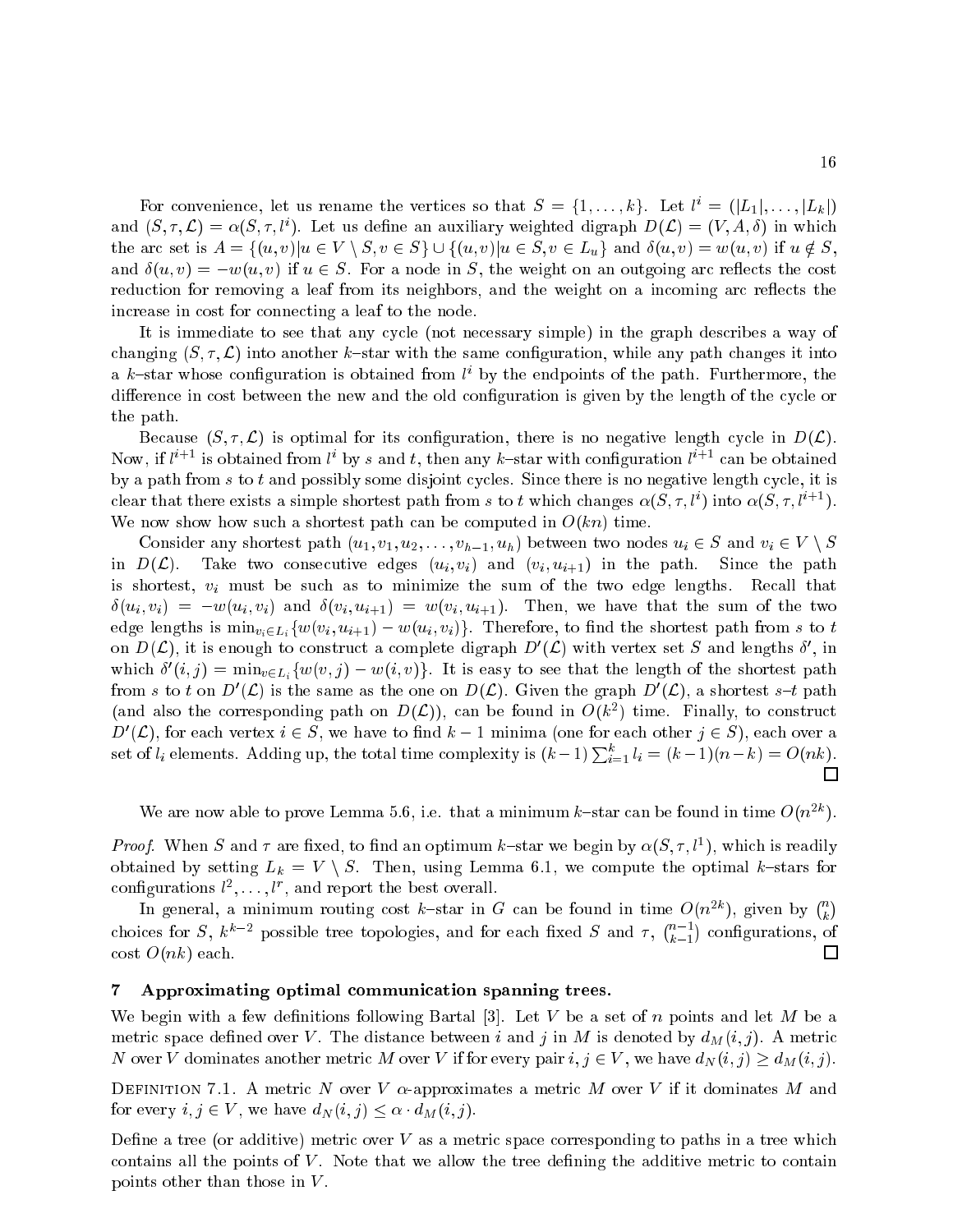We are interested in tree metrics that approximate any given metric M. However, even for the simple metric induced by arranging the nodes of  $V$  in a cycle, if we restrict ourselves to approximating this by tree metrics,  $\alpha = \Omega(|V|)$  [3, 16]. Hence we turn to the following notion.

DEFINITION 7.2. A set of metric spaces S over V,  $\alpha$ -probabilistically-approximates a metric space M over V, if every metric space in S dominates M and there exists a probability distribution over metric spaces  $N \in S$  such that for every  $i, j \in V$ ,  $E(d_N(i, j)) \leq \alpha \cdot d_M(i, j)$ .

Bartal's main result is the following.

THEOREM 7.1. (BARTAL '96) Any metric space on V can be  $O(\log^2 |V|)$  -probabilisticallyapproximated by a set of tree metrics on  $V$ . Furthermore, the tree metrics and the distribution over them can be computed in polynomial time.

As has been observed earlier [12], it is not hard to transform the tree metrics in this theorem into spanning tree metrics, namely, those that do not contain any extra points other than those in V. We use the above theorem to approximate the given metric  $M$  by spanning tree metrics N. By using a spanning tree N randomly picked from this collection according to the given distribution as the solution, the expected value of its communication cost is  $\sum_{ij} r_{ij} d_N(i, j) \leq$  $O(\log^2 |V|) \sum_{ij} r_{ij} d_M(i, j)$  by linearity of expectation. By repeatedly picking a few trees and using the best one, this bound is achieved with high probability, giving the result in Theorem 1.2. As mentioned earlier, this bound has been improved and derandomised in [4, 6].

#### Acknowledgements.

Thanks to Sampath Kannan for describing the relevance of the threshold ob jective for multiple alignments. We also thank Tao Jiang and Howard Karloff for suggesting the merger of two different works to obtain this joint paper. Finally, we thank the referees for their valuble comments.

#### References

- [1] R.K. Ahuja, T.L. Magnanti, and J.B. Orlin, Network Flows Theory, Algorithms, and Applications, Prentice-Hall , 1993.
- [2] V. Bafna, E. L. Lawler and P. Pevzner, Approximation algorithms for multiple sequence alignment, Proceedings of the 5th Combinatorial Pattern Matching conference, LNCS 807 (1994), pp. 43–53.
- [3] Y. Bartal, Probabilistic approximation of metric spaces and its algorithmic applications, Proceedings of the 37th Annual IEEE Symposium on Foundations of Computer Science, (1996), pp. 184-193.
- [4] Y. Bartal, On approximating arbitrary metrics by tree metrics, Proceedings of the 30th Annual ACM Symposium on Theory of Computing, (1998), pp. 161-168.
- [5] H. Carrillo and D. Lipman, The multiple sequence alignment problem in biology, SIAM J. Appl. Math., 49 (1989), pp. 197-209.
- [6] M. Charikar, C. Chekuri, A. Goel and S. Guha, Rounding via trees: Deterministic approximation algorithms for group Steiner trees and k-median, Proceedings of the 30th Annual ACM Symposium on Theory of Computing, (1998), pp. 114-123.
- [7] T.H. Cormen, C.E. Leiserson, and R.L. Rivest, Introduction to Algorithms, the MIT Press, 1994.
- [8] D. Feng and R. Doolittle, Progressive sequence alignment as a prerequisite to correct phylogenetic trees, *J. Molec. Evol.*,  $25$  (1987), pp.  $351–360$ .
- [9] D. Gusfield, Efficient methods for multiple sequence alignment with guaranteed error bounds, Bulletin of Mathematical Biology, 55 (1993), pp.  $141–154$ .
- [10] T. C. Hu, Optimum communication spanning trees, SIAM J. Comput., 3 (1974), pp. 188-195.